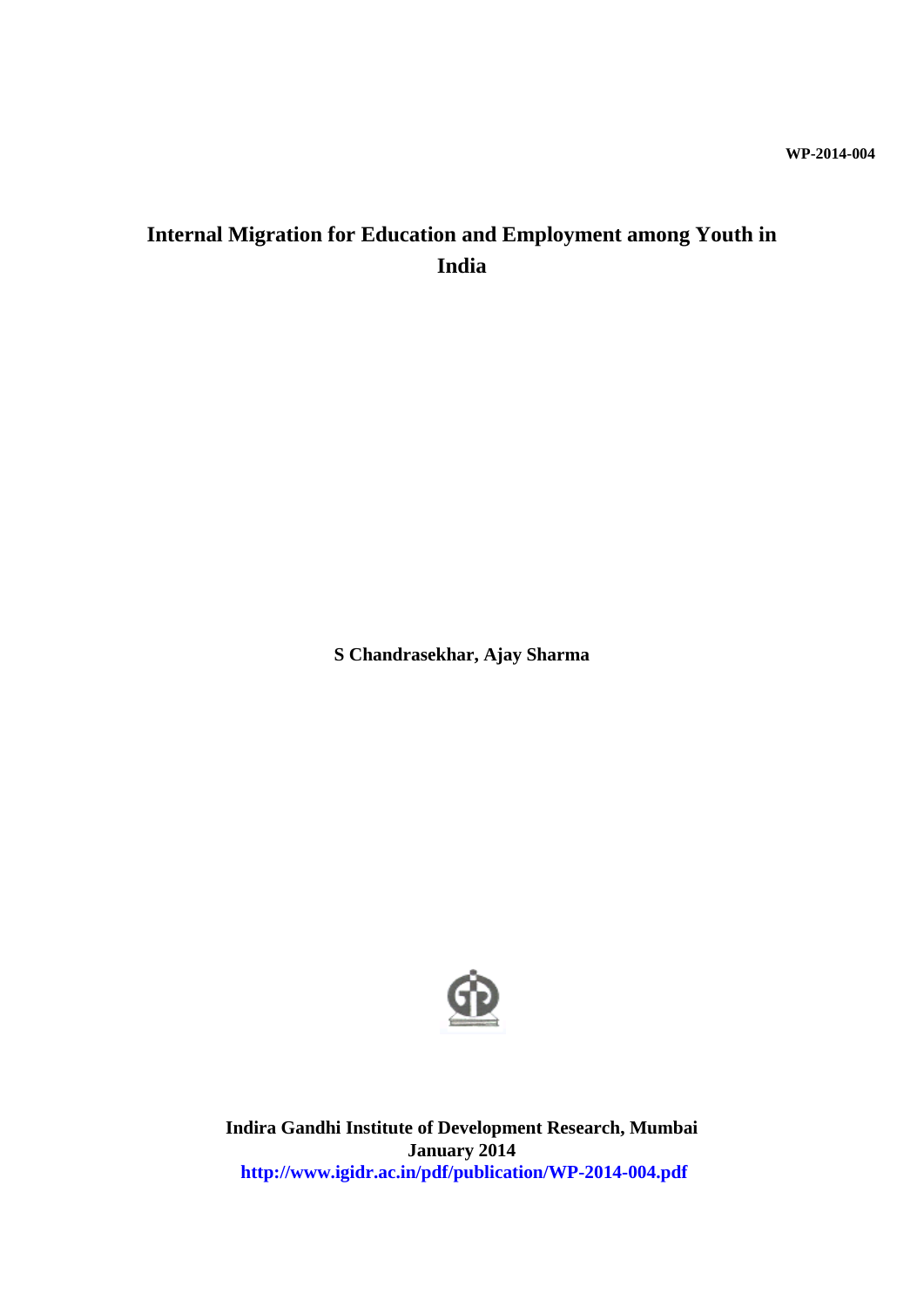# **Internal Migration for Education and Employment among Youth in India**

**S Chandrasekhar, Ajay Sharma Indira Gandhi Institute of Development Research (IGIDR) General Arun Kumar Vaidya Marg Goregaon (E), Mumbai- 400065, INDIA Email (corresponding author):** chandra@igidr.ac.in

#### **Abstract**

*This paper sheds light on the issue of internal migration for education and employment among the youth. i.e those aged 15-32 years. The paper is a first step towards addressing the issue of whether states should be concerned about internal brain drain since some states act as feeders and other states gain at their expense. States with better job opportunities such as Delhi, Maharashtra, Gujarat, Karnataka are gainers whereas traditionally backward states of Bihar, Uttar Pradesh, Orissa, Rajasthan are losing human capital. In the south, Kerala and Andhra Pradesh are possibly losing out workers to Karnataka and Maharashtra.* 

#### **Keywords: Internal Migration, Education, Internal Brain Drain**

**JEL Code: O15, R23**

#### **Acknowledgements:**

This paper is written as part of the initiative to Strengthen and Harmonize Research and Action on Migration in the Indian Context (SHRAMIC), supported by Sir Dorabji Tata Trust and Allied Trusts. SHRAMIC is anchored by IGIDR and is in collaboration with CPR, NIUA, IRIS-KF and the Migration Program Partners of Tata Trust.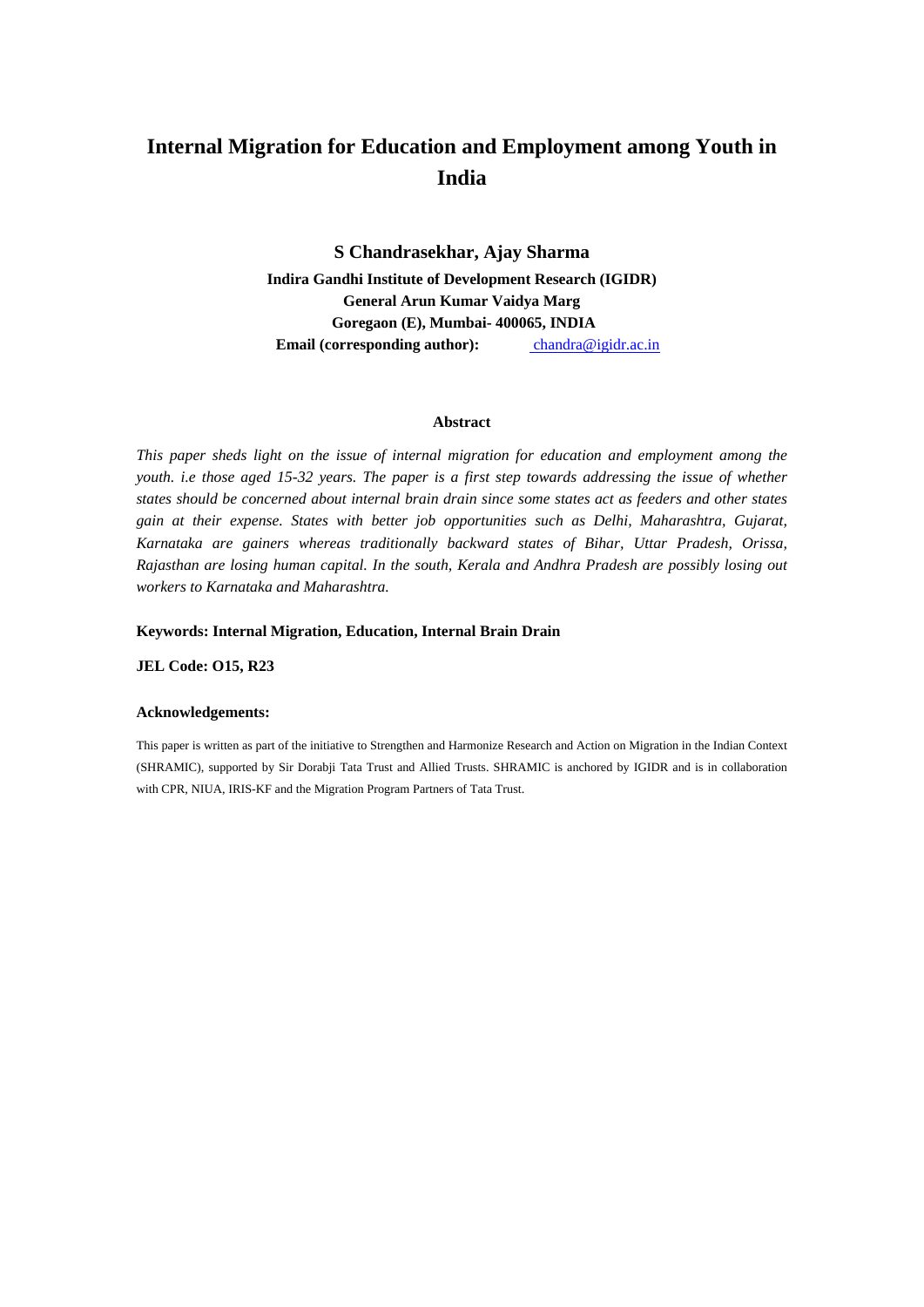## **Internal Migration for Education and Employment among Youth in India**

## **1. Introduction**

The perceived failure of India"s education policy to arrest dropout rates and deliver quality learning along the various stages of education ladder is an empirical fact. While India has steadily moved towards universal primary education, the age specific attendance ratios need to be improved. The age specific attendance ratio is calculated by dividing the number of persons in a particular agegroup currently attending educational institutions by the estimated population in the age-group 6-10 years and then multiplying the resultant number by 100. In fact in 2007-08, the age specific attendance ratios were as follows: 6-10 years - 88 percent, 11-13 years - 86 percent, 14-17 years - 64 percent, 18-24 years – 18 percent and 25-29 years - 1 percent (Government of India 2010a). There are also considerable variations in the age specific attendance ratios across the states of India. Figure 1 provides a comparison in the age-specific attendance ratio in 1995-96 and 2007-08. The least gains have been recorded among those in the age group 18-24 years – from 10 to 15 percent in rural India and from 23 to 27 percent in urban India. In contrast to the age specific attendance ratios where we do not take into account which class or grade the individual is attending, the net attendance ratio is defined as the ratio of number of persons in the official age-group attending a particular class-group to the total number persons in the age-group. The net attendance ratio drops off sharply after class V and is only 8 percent among those pursuing post higher secondary education (Table 1).

A scenario where the net attendance ratio at higher levels of education can be doubled would augur well for India's youth and hence for the prospects of the economy. The fact that the East Asian countries managed to achieve a sustained high growth rate beginning the decade of sixties is often attributed to their singular focus on three outcomes, viz. improving educational attainment, increasing workforce participation rate and stepping up the higher investment rate.

While India has a healthy savings rate of 34 percent and investment rate of 36 percent (Government of India 2011a) it still lags in improving the quality of human capital and increasing the workforce participation rate, and in particular that of women. There is evidence to suggest that educating and skilling India"s youth by improving access to tertiary education and increasing the completion rates have significant implications for the economy. Castelló-Climent and Mukhopadhyay (2010) conclude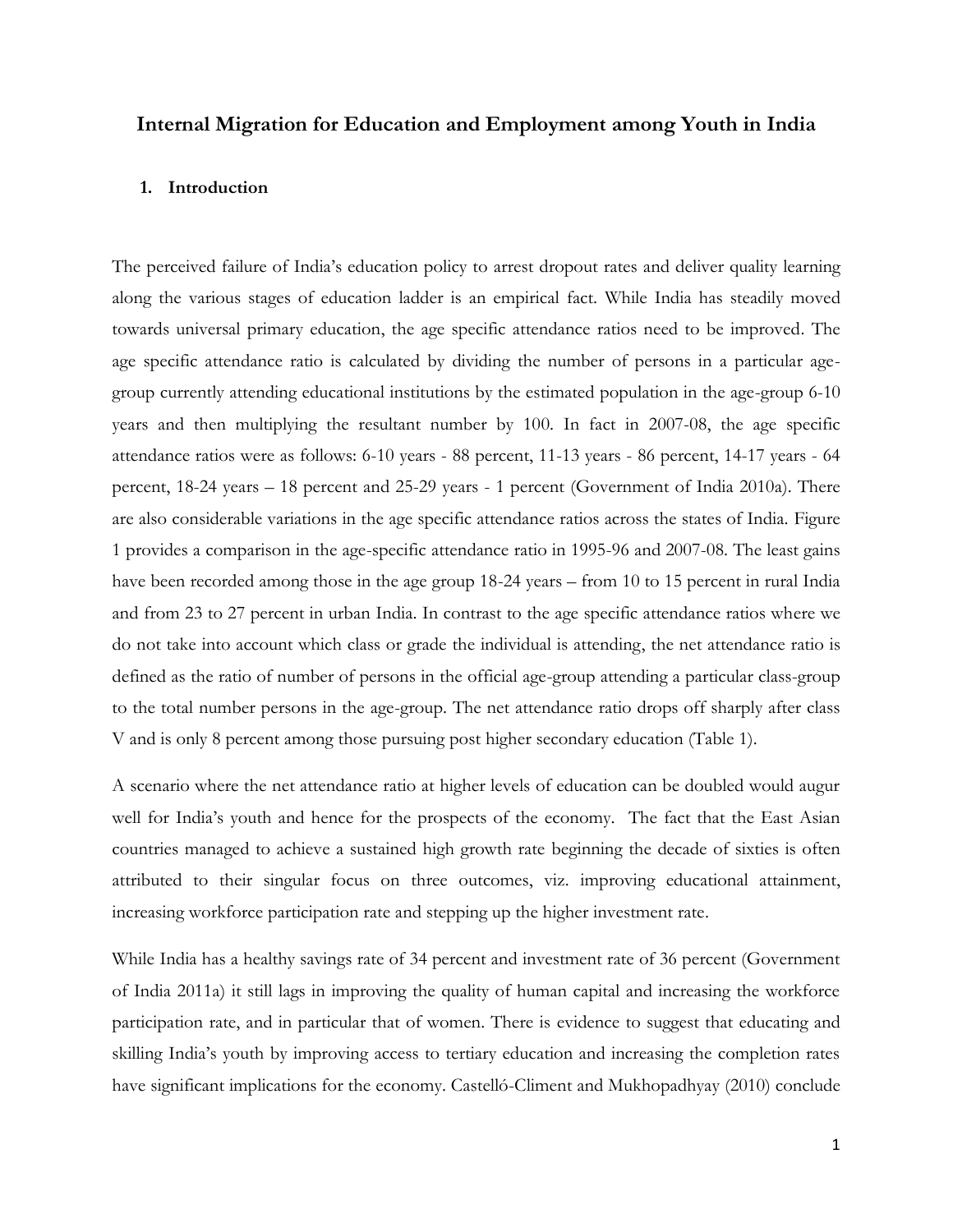that "if one percent of the adult population were to complete tertiary education instead of completing only primary school, the annual growth rate could increase by about 4 percentage points" (p 4). They also find that a one percent change in tertiary education has the same effect on growth as a 13 percent decrease in illiteracy.

There is substantial scope for improving the net attendance ratio in India by focusing on the issue of dropout. From the survey data among the reasons given for discontinuation of studies include financial constraints, lack of interest in studies, unable to cope or failure in studies, and completed desired level or class (Government of India 2010). Now consider a scenario where the reasons given for discontinuation can be addressed and individuals do not drop out and they go on to get a college degree. The question that arises is whether under this scenario India has sufficient number of seats in colleges and universities. The answer is no. Not surprisingly, many students are going abroad in pursuit of higher education following which they do not necessarily return to India.

The impact of brain drain on the growth prospects of the country loosing human capital is well documented. Unlike international brain drain, the phenomenon of internal movement of human capital in search of education is not that well analyzed although there is a large literature on internal migration in search of employment. The youth are likely to be attracted to Indian states or cities with high wages and a strong labour market. Institutes for higher education are likely to be present in locations with high human capital and well functioning labour markets. Such effects are reinforced when individuals with higher level of education move into these locations.

Akin to the effects of international brain drain, when the youth migrate internally in search of education and employment there are winners and losers among the states and cities of India. This chapter describes the phenomenon of migration by youth, i.e. those in the age group 15-32 years, in search of education and employment.

### **2. Data**

In India, there are two major sources of data on migration: Census of India and surveys of National Sample Survey Organisation (NSSO). Migration statistics based on Census of India 2011 have not been released as yet. The most recent information on migration comes from NSSO"s survey on employment & unemployment and migration conducted over July 2007-June 2008. This nationally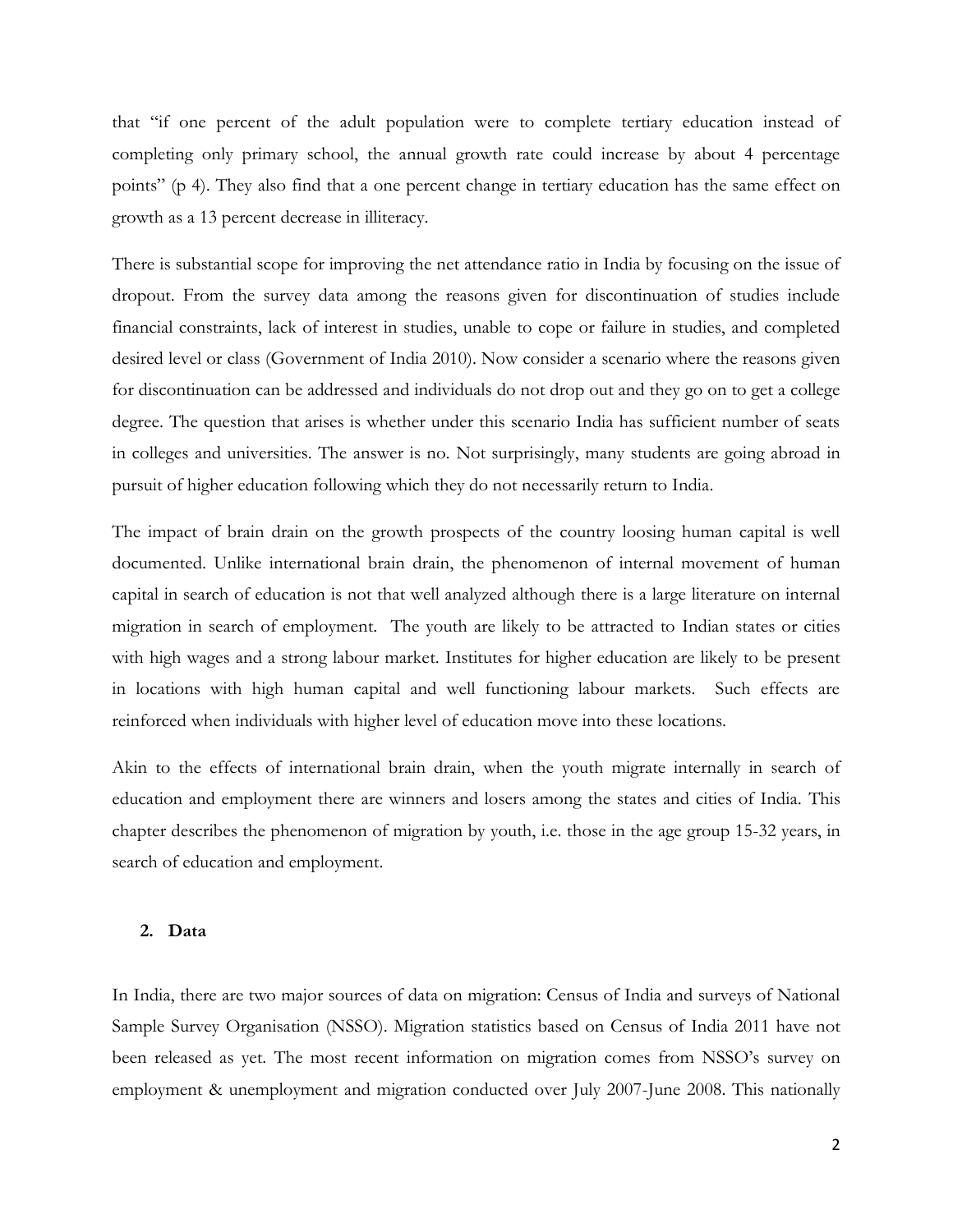representative survey covered 79,091 rural and 46,487 urban households (Government of India 2010b). A total of 374,294 individuals in rural and 197,960 individuals in urban areas were surveyed. Information is available on households that moved their place of residence in the 365 days preceding the survey and individuals who migrated. Individual migrants are those whose last usual place of residence was different from the present place of enumeration. The usual place of residence is the village or town where the individual stayed continuously for a period of six months or more. Specifically certain rates of migrations can be computed: out-migration, short term or seasonal migration, and return migration. Broadly the reasons for migration can be grouped into the following heads: employment related, studies, forced migration, marriage, and others.

### **3. Migration Patterns in India**

There are four migration streams: rural-rural, rural-urban, urban-rural and urban-urban. Further, the stream can be intra-district, intra-state and inter-state. As is evident from Table 2 majority of the migrants move within the state, i.e. move within same districts or move to other districts of the same state. This is particularly true in the case of the rural-rural migration stream. Figure 2 gives the distribution of migrants by age group. There is no apparent difference in the proportion of male and female migrants in the age group 15-32 years. Of the 110 million individuals aged 15-32 years, over 70 percent of them, i.e. 77.5 million report moving on account of marriage (Table 3). While nearly 10 percent report moving in search of employment, and 3.5 percent report moving on account of education.

#### **3.1 Migration for Education**

 $\overline{\phantom{a}}$ 

India is far from being a 100 percent literate country (Table 4). States like Uttar Pradesh, Bihar, Rajasthan, Madhya Pradesh and Orissa which have a large concentration of poor have historically have had higher levels of fertility and low levels of literacy. These states also account of a large proportion of India"s population. Given that access to quality primary and secondary schools in these states is a problem it is not surprising that these states also have a shortage of institutes of higher learning<sup>1</sup>. This leads to an out flow of human capital to other states/regions. However it

<sup>&</sup>lt;sup>1</sup> This issue has been highlighted in official statistics and also reports published to analyze states performance in secondary and higher education in India (Government of India 2011c, NUEPA 2012). These reports show that number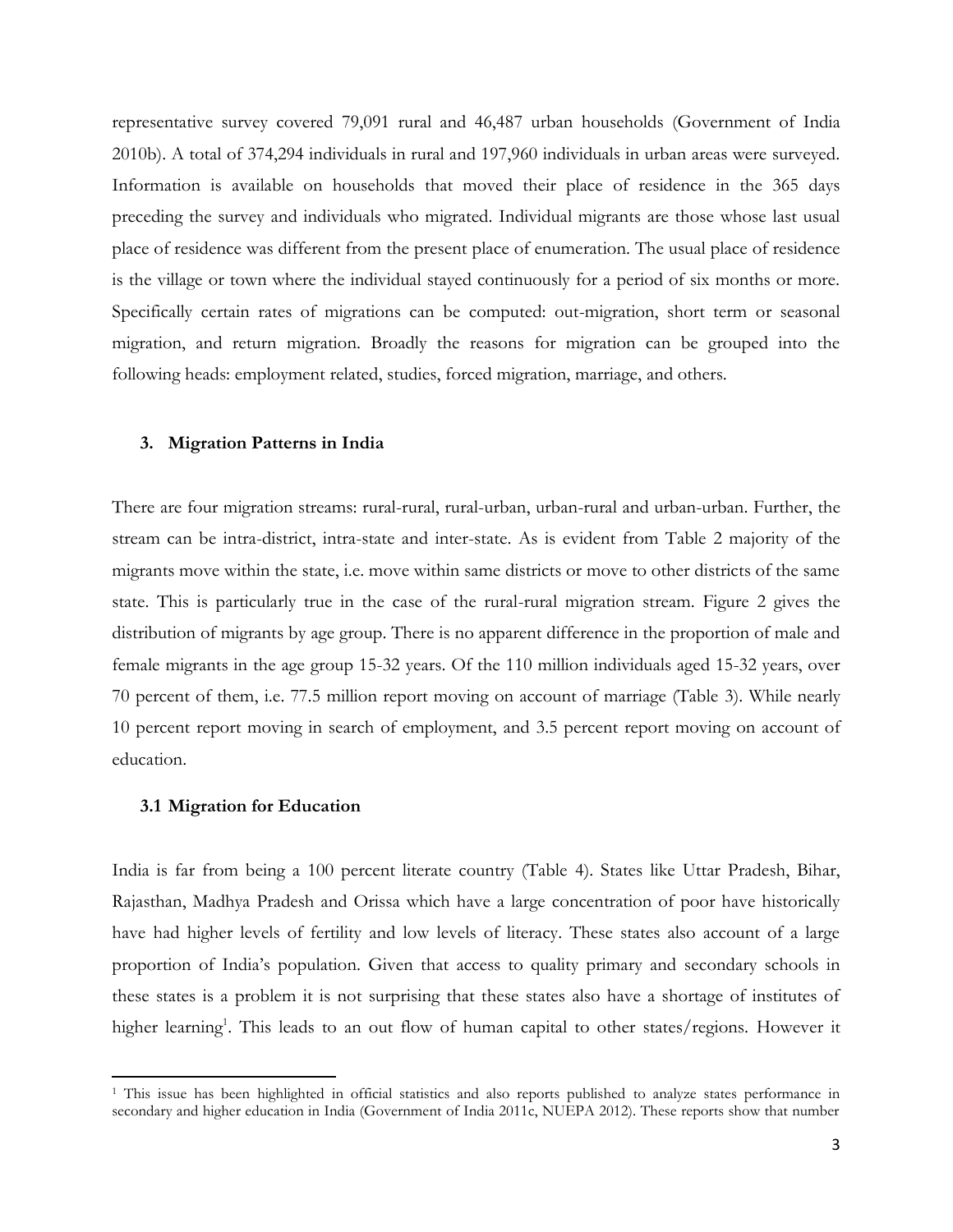should also be noted that there is considerable intra-state movement in all the states. Only 17 percent of migration on account of education is inter-state in nature while 45 percent of migration is across districts of the same state (Table 5). This is understandable since within each state there are cities with institutes of higher learning.

We can pictorially depict inter-state migration flows for education among those aged 15-32 years based on data from NSSO"s 2007-08 survey on migration and employment. We consider the major states and have aggregated the North East states and union territories. The nodes are states and edges between them depict migration flows. Directions of edges between nodes show the migration of individuals for education across states. From Figure 3 although all the relations between the different states are not clear, we can clearly see that some of the directed flows are denser as compared to the others. These are the main streams of migration for education. The most important states from the perspective of migration for education are Delhi, Maharashtra, Karnataka, Uttar Pradesh, Bihar, Andhra Pradesh, Kerala, West Bengal and Rajasthan. Of these states, Delhi, Maharashtra, Karnataka are the main destinations (i.e. attracting migrants from other states), whereas Bihar, Uttar Pradesh, Kerala, Andhra Pradesh, West Bengal and Rajasthan are the main source states of migrants.

In the context of balanced regional development in India, the issue of human capital flows across the country becomes important. Which are the states that gain by attracting more educated migrants? We can glean insights by examining the distribution of educational attainment of interstate migrants across Indian states (Table 6). We present the distribution of migrants across states for every level of education. Delhi, Gujarat and Maharashtra attract migrants with varied educational attainment. In contrast, Karnataka attracts a sizable proportion of migrants who have completed higher secondary and diploma or graduate and above while the states of Punjab and Haryana attracts those who have not completed primary school.

Due to data limitations we are not able to address whether individuals who migrated to another state for purpose of education return to the original place of residence. In addition to ramping up access to educational institutions along the breadth and width of the country it is also important that state governments take appropriate measures to retain skilled labour force. Here the experience of United States of America might be pertinent where state governments have formulated "several types of

 $\overline{\phantom{a}}$ 

of schools availability decrease at high rate as education level increases (pyramid structure. This makes the access to higher education in some states very limited, and only option left with the individuals is to migrate for education.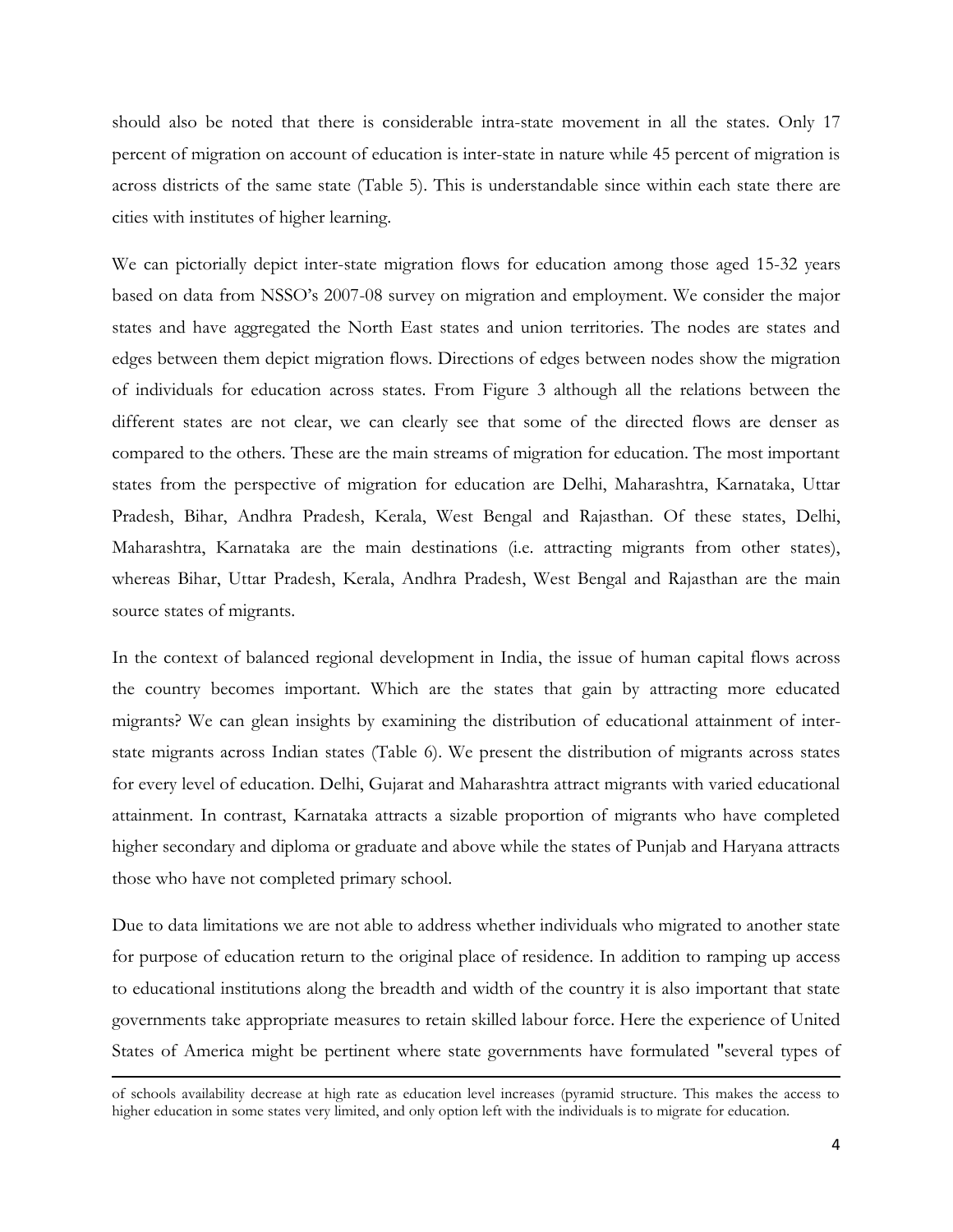policies related to the finance and production of undergraduate education within a state, including expansions in degree production and scholarships to encourage attendance at in-state colleges. The evidence suggests that these policies can affect the stock of college-educated labor within a state, but that effect is limited by the mobility of college graduates across state boundaries" (Groen 2011). Among the options discussed by Groen include "location-contingent financial aid, adjustments to the composition of enrollment by residency or by field of study, and internships with state-based employers".

### **3.2 Migration for Employment**

In 2009-10, the distribution of workers by sector was as follows: agricultural sector: 53.2 percent, secondary sector: 21.5 percent and tertiary sector: 25.3 percent. Given that India does not have a strong manufacturing base (manufacturing accounts for 27 percent of India"s GDP one has not observed a shift of workers from agriculture to manufacturing i.e. the secondary sector. Nor has India"s economic growth translated to higher employment since the employment elasticity is negative in agriculture and manufacturing (Figure 4). The employment elasticity for each state and by sector is available in Government of India 2011b Table A.15 p. 133).

The story that emanates from examination of the estimates of employment elasticity is borne out when we look at the change in the absolute employment over the period 2004-10. While India's GDP has increased there has been a loss of 23.33 million jobs in agriculture and 4.02 million jobs in manufacturing. This has been offset by an increase in 25.89 million jobs in non-manufacturing and 2.7 million jobs in services. In effect, during 2004-10 absolute employment increased by 1.74 million. The seven states: Bihar, Chhattisgarh, Gujarat, Jharkhand, Karnataka, Rajasthan, and Uttar Pradesh accounted for nearly 95 percent of the job lost in agriculture.

Unlike the case of migration for education which was primarily an intra-state phenomenon, 46 percent of individuals migrate to work in other states where as 54 percent work in the same state (Table 7). Moreover, 72 percent of these migrant workers are employed in rural areas. The states of Delhi, Gujarat, Maharashtra and Karnataka receive 64.1 percent of the intra state migrant workers in the age group 15-32 years. The states of Bihar and Uttar Pradesh account for 59 percent of migrant workers who leave their place of usual residence. We can pictorially depict inter-state level migration flows for work among those aged 15-32 years based on data from NSSO's 2007-08 (Figure 5).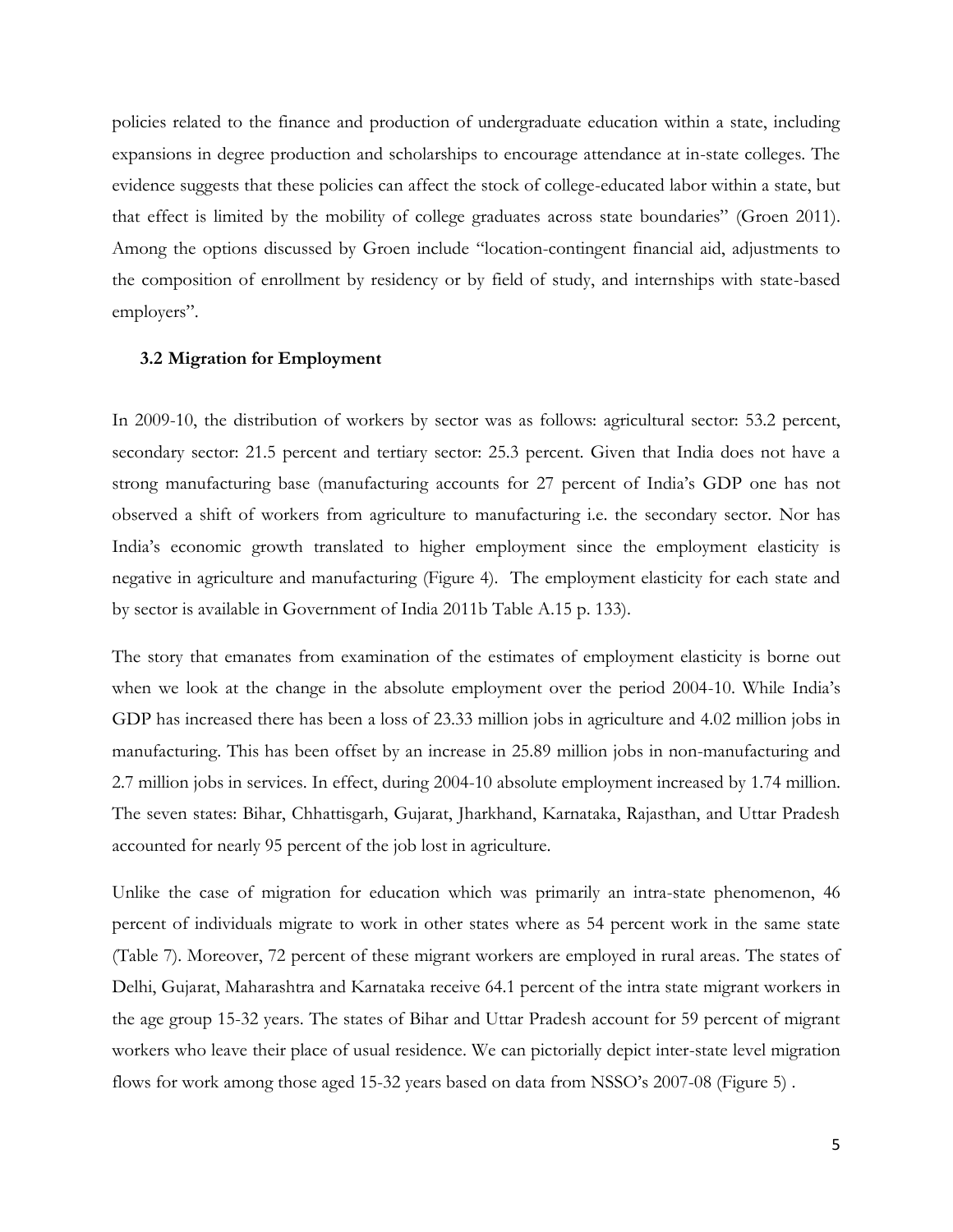For all migrants who are currently part of the workforce, we examine their usual principal activity status (UPAS) before they migrated (Table 8). We are not including migrants who are currently out of the workforce. Table 8 which is based on an estimated number of 39,020,143 migrant workers gives the cell frequencies or percentages with the cells adding up to 100. This is more informative than providing row or column percentages since it helps in understanding transitions. One can infer from this the proportion of migrants in the workforce whose UPAS did not change. For instance UPAS 81 is for individuals who are unemployed and we see that only 0.97 percent of those in the workforce are unemployed following migration. For ease of reading, we have highlighted the cells with a value greater than 2 percent. Transition occurs when the UPAS changes post migration. For example, 5.88 percent of migrants who are currently salaried or wage employees were attending educational institutions before they decided to migrate. Similarly, we can focus on whether individuals transition to work in a different industry group following migration. From Table 9 it is evident that there is not much transition since the diagonal cells account for 76.7 percent of the migrant workers.

## **4. Discussion**

From a policy perspective India needs to address the issue of provision of higher education. What will be the extent to which the central and state governments invest in higher education facilities or will fresh investments be driven primarily by the private sector? This issue is by no stretch of imagination a new one since way back in April 1893, Pherozeshah Merwanji Mehta commented on the policy of the Government to withdraw from "direct provision, control and management of higher education'. He was speaking at the Seventh Annual Meeting of the Bombay Graduates' Association. He said, "Educational problems are increasing in number and complexity, and it is of the highest importance that we should recognize it as our duty to organize ourselves and watch the development of the educational policy of Government, and to lend all such help as our knowledge and experience may enable us to render, in the proper solution of educational questions. …….. it was high time that public opinion should express itself, in no uncertain voice, with regard to the grave perils threatened our educational interests" (Batabyal 2007 p.722-23). Post independence, there was a debate on who should be responsible for financing higher education: the centre or the state? It was widely believed that having higher education in the concurrent list under the Indian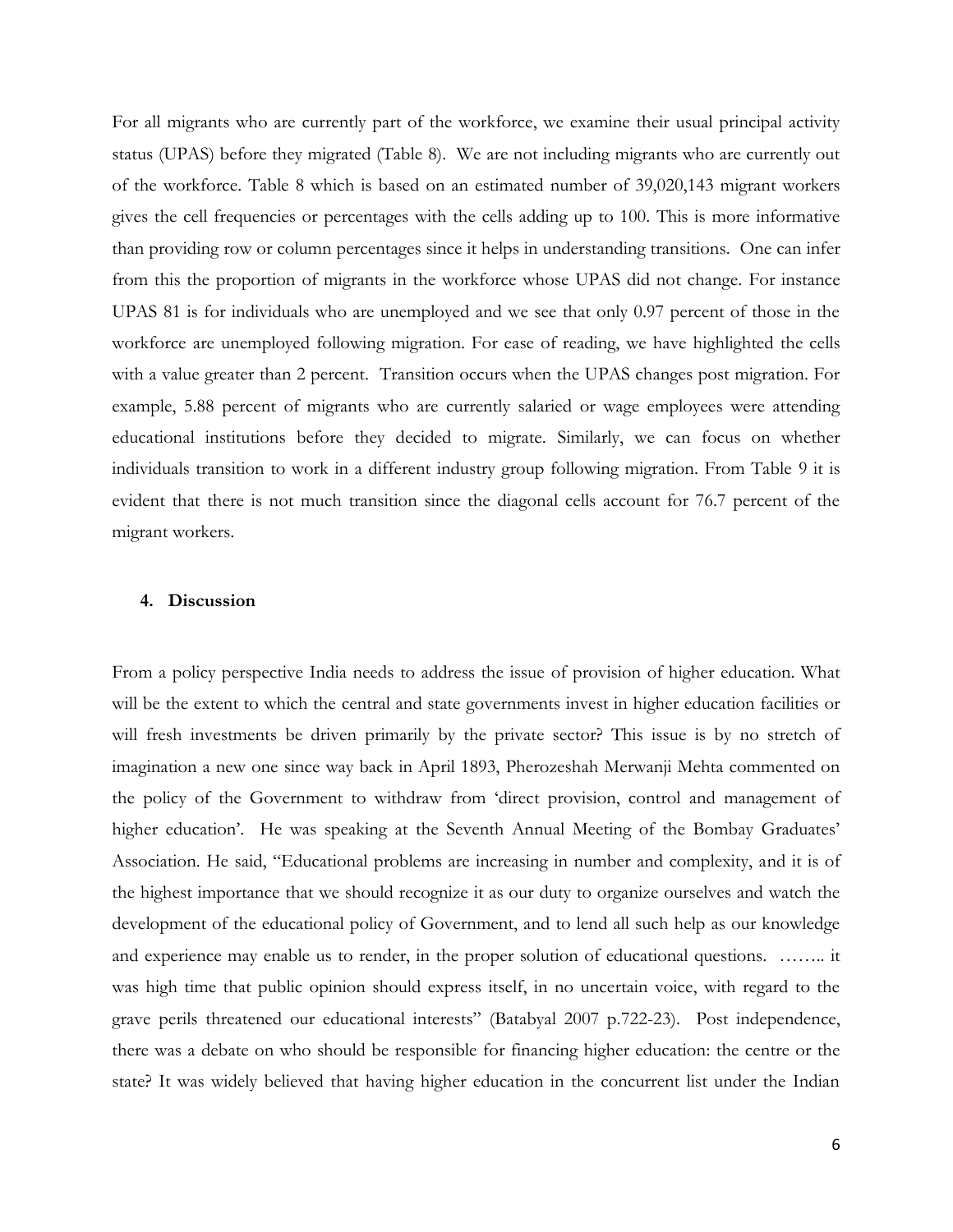Constitution would alleviate some of the financing problems. Yet, over a century later, India is grappling with similar set of issues highlighted over a century ago, viz. the failure of the state to provide higher education facilities, the privatization of education, steep increase in costs of higher education, and large variations in access to educational infrastructure and quality of education across the states of India. It might be pertinent here to note the comments made by eminent scientist Meghnad Saha in his address to the Indian Parliament on 13 June 1952: "All your thoughts of reconstruction in this country without highly trained personnel would be idle daydreams. We found that for this purpose, the Universities were grossly underfinanced, and the State Governments had absolutely no money with which they could come to the help of the Universities …" (Batabyal 2007 p. 754).

Recognizing the shortage of institutions for higher learning the Government of India drafted the Foreign Educational Institutions Bill, 2010. This bill is yet to be passed by the Indian Parliament. It is debatable which income segments of the population would benefit from this move. It is likely that youth from upper middle class would benefit since foreign universities are likely to charge higher fees. Hence it is not surprising that the issue of opening up of the sector is contentious and hence heavily debated (Altbach 2010, Gurukkal 2011, Tilak, 2010). It should be noted that the entry of these universities should not be at the expense of existing Indian institutes of higher learning some of which are already facing funding shortages.

Looking ahead, on the not so unrealistic assumption that India manages to maintain a healthy savings and investment rate and invests in higher education it is likely to translate into higher growth rate. This was the recipe that East Asian countries followed. For example, policy makers in Singapore which managed to grow at 8.5 percent over the period 1966-1990 made the right choices. In 1966, over 50 percent of workers did not have formal education while in 1990 over 66 percent of the workers had completed secondary education. The share of working population increased from 27 to 51 percent. Concomitantly the ratio of investment to gross domestic product increased 11 to over 40 percent (Krugman 1994). The moot point is whether India can achieve similar progress in a short span of time.

It is only in the last decade that India passed the Right to Education Bill and made it a law. Simultaneously the government is investing in revitalizing the vocational education system and investing in skill development. During India's X<sup>th</sup> Five Year Plan (2002-07) allocations were made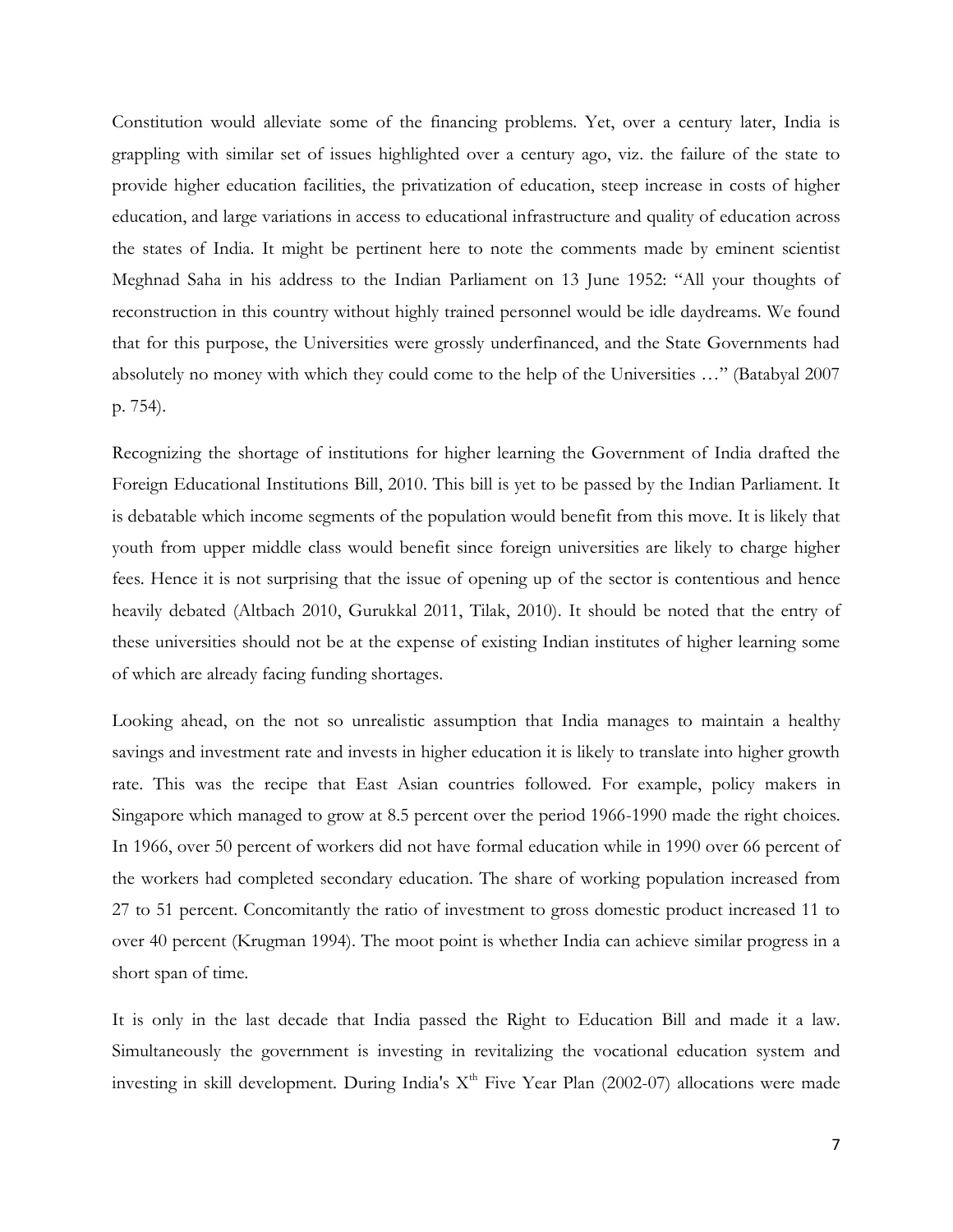for 'Vocationalisation of Secondary Education', a centrally-sponsored scheme. The objective is to link education with work place skills. Individuals in grades VIII to XII could get trained in different trades. The training is provided by Industrial Training Institutes (ITIs) and Industrial Training Centres (ITCs) and polytechnics. In the XI<sup>th</sup> Five Year Plan (2007-12) a 'Skill Development Mission' was launched. The formation of the National Skill Development Corporation was announced as part of the announcements made in the Union Budget for 2008-09. The objective of NSDC is "to contribute significantly (about 30 per cent) to the overall target of skilling / upskilling 500 million people in India by 2022, mainly by fostering private sector initiatives in skill development programmes and providing funding". It will be a matter of time before these initiatives translate the power of the youth into higher economic growth and improved development outcomes. But for this to happen, it is important that there is synergy between the policies of the central and state governments.

At the outset we mentioned that the issue of internal brain drain on account of migration by the youth has not received adequate attention. In terms of movement driven by education, we find that Uttar Pradesh, Bihar, Andhra Pradesh and Kerala are some of the major origin states whereas Maharashtra, Delhi, Karnataka and to some extent Uttar Pradesh (intra-state) are the prime destinations. Uttar Pradesh, Bihar along with Andhra Pradesh and Kerala are facing brain drain based on both aspects of human capital i.e. education and skill level. The states of Delhi, Maharashtra, Karnataka, Gujarat and Uttar Pradesh are gaining at their expense. When examined from all India perspective these movements would not to be a problem but from the perspective of some of the states these movements can affect their growth trajectories and potential development. This aspect needs to be highlighted in the discussions on inclusive growth and development.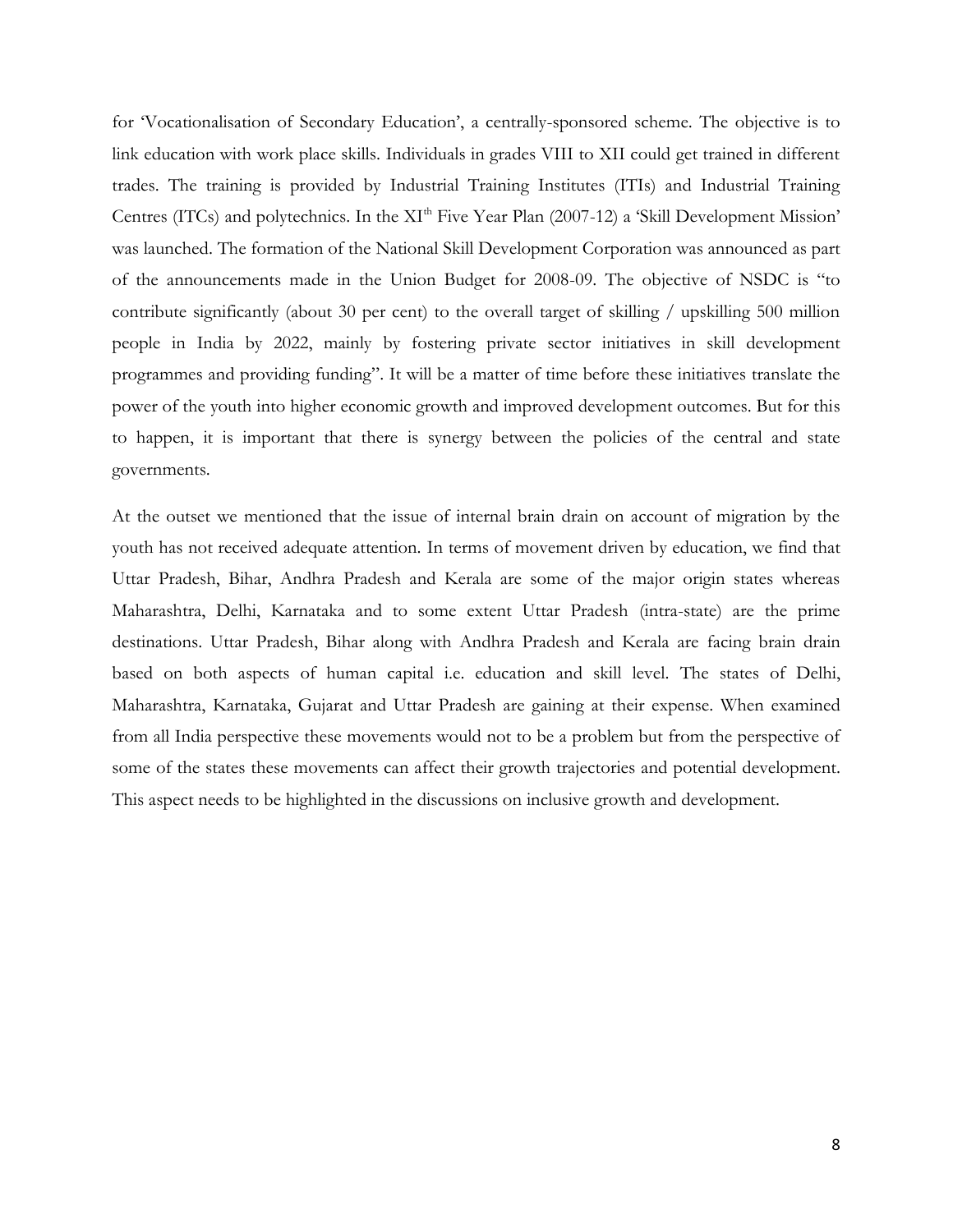## **References**

P.G. Altbach (2010): "Open Door in Higher Education Unsustainable and Probably Ill-Advised", Economic and Political Weekly, Vol XLV, no. 13.

Rakesh Batabyal (2007) The Penguin Book Of Modern Indian Speeches, Penguin Books India

Amparo Castelló-Climent and Abhiroop Mukhopadhyay (2010): "Mass Education or a Minority Well Educated Elite in the Process of Growth: the Case of India" Discussion paper 10-08, Indian Statistical Institute, New Delhi

Government of India (2010a): Education in India: 2007-08 Participation and Expenditure, Report No. 532, National Sample Survey Office, National Statistical Organisation, Ministry of Statistics and Programme Implementation, Government of India

Government of India (2010b): Migration in India 2007-2008, Report No. 533, National Sample Survey Office, National Statistical Organisation, Ministry of Statistics and Programme Implementation, Government of India

Government of India (2011a): An Approach to the Twelfth Five Year Plan (2012-17), Faster, Sustainable and More Inclusive Growth, Government of India

Government of India (2011b): Report of the Working Group on Employment, Planning & Policy for the Twelfth Five Year Plan (2012-2017)

Government of India (2011): "Statistics of Higher and technical Education", Ministry Of Human Resource Development, Bureau Of Planning, Monitoring And Statistics, New Delhi, 2011

Jeffrey A. Groen (2011): Building Knowledge Stocks: The Role of State Higher-Education Policies, Economic Development Quarterly 25(4) 316-19

R. Gurukkal (2011): "Foreign Educational Institutions Bill: The Rhetoric and the Real", Vol XLVI, no. 28

Paul Krugman (1994): "The Myth of Asia's Miracle", Foreign Affairs; Nov/Dec 1994, 73(6); p. 62-89

J. B. G. Tilak (2010): "The Foreign Educational Institutions Bill: A Critique", Economic and Political Weekly, Vol XLV, no. 19.

NUEPA (2012): "Secondary Education in India- Where do we stand?", National University of Educational Planning and Administration, State Report Card 2010-11.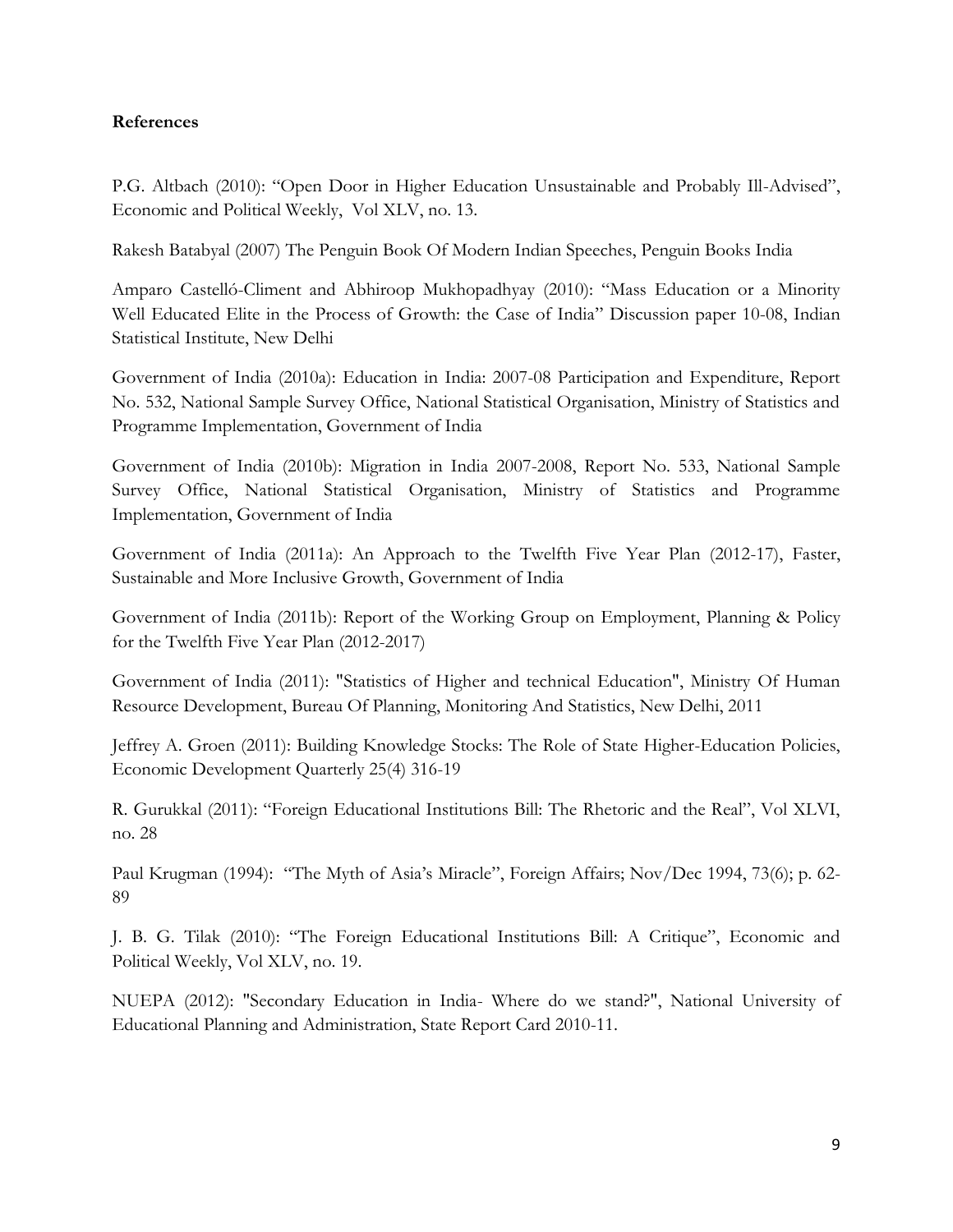| Table 1: Net Attendance Ratio by Broad Class Group (All India) |        |      |       |        |       |       |              |      |       |  |
|----------------------------------------------------------------|--------|------|-------|--------|-------|-------|--------------|------|-------|--|
|                                                                | Rural  |      |       |        | Urban |       | Rural +Urban |      |       |  |
| Class Group                                                    | Female | Male | Total | Female | Male  | Total | Female       | Male | Total |  |
| I-V                                                            | 83     | 86   | 84    | 84     | 86    | 85    | 83           | 86   | 84    |  |
| VI-VIII                                                        | 54     | 59   | 57    | 64     | 67    | 65    | 56           | 61   | 59    |  |
| IX-X                                                           | 35     | 40   | 38    | 51     | 52    | 51    | 39           | 43   | 41    |  |
| XI-XII (general education)                                     | 19     | 25   | 22    | 39     | 39    | 39    | 25           | 29   | 27    |  |
| $XI-XII *$ (all education)                                     | 20     | 25   | 23    | 39     | 40    | 40    | 25           | 29   | 27    |  |
| Post higher secondary                                          |        |      |       |        |       |       |              |      |       |  |
| (general education)                                            | 5      | 8    | 6     | 14     | 13    | 14    |              | 9    | 8     |  |
| Post higher secondary                                          |        |      |       |        |       |       |              |      |       |  |
| (all education.)                                               | 6      | 10   | 8     | 21     | 20    | 21    | 10           | 13   | 12    |  |

\* includes diploma with minimum requirements below higher secondary

Education is categorized in three classes in the survey: (i) general education, (ii) technical and professional education and (iii) vocational education. All education includes (i) (ii) and (iii)

Source: Government of India (2010a)

| Table 2: Distribution of internal migrants by last usual place of residence for each component of rural-urban |                   |                |                                  |            |                          |  |  |  |  |  |
|---------------------------------------------------------------------------------------------------------------|-------------------|----------------|----------------------------------|------------|--------------------------|--|--|--|--|--|
|                                                                                                               |                   |                | migration streams                |            |                          |  |  |  |  |  |
| Migration                                                                                                     | All<br>Intrastate |                |                                  |            |                          |  |  |  |  |  |
| streams                                                                                                       | Intra district    | Inter district | (Intra district+ Inter district) | Interstate | (intrastate+ Interstate) |  |  |  |  |  |
| 55th round (1999-2000)                                                                                        |                   |                |                                  |            |                          |  |  |  |  |  |
| Rural-to-rural                                                                                                | 75.3              | 20.1           | 95.4                             | 4.6        | 100                      |  |  |  |  |  |
| Rural-to-urban                                                                                                | 43.8              | 36.5           | 80.3                             | 19.6       | 100                      |  |  |  |  |  |
| Urban-to-rural                                                                                                | 46.5              | 33.5           | 80.0                             | 20.0       | 100                      |  |  |  |  |  |
| Urban-to-urban                                                                                                | 36.6              | 43.5           | 80.1                             | 19.9       | 100                      |  |  |  |  |  |
|                                                                                                               |                   |                | 64th round (2007-08)             |            |                          |  |  |  |  |  |
| Rural-to-rural                                                                                                | 72.4              | 23.2           | 95.6                             | 4.4        | 100                      |  |  |  |  |  |
| Rural-to-urban                                                                                                | 41.2              | 33.6           | 74.8                             | 25.2       | 100                      |  |  |  |  |  |
| Urban-to-rural                                                                                                | 48.8              | 33.8           | 82.6                             | 17.5       | 100                      |  |  |  |  |  |
| Urban-to-urban                                                                                                | 27.9              | 49.2           | 77.1                             | 22.9       | 100                      |  |  |  |  |  |
| Source: NSSO (2010) Report on Migration in India                                                              |                   |                |                                  |            |                          |  |  |  |  |  |

| Table 3: Number of Migrants by Reason for Migration<br>$(15-32 \text{ years})$ |                          |             |             |             |             |  |  |  |  |  |
|--------------------------------------------------------------------------------|--------------------------|-------------|-------------|-------------|-------------|--|--|--|--|--|
|                                                                                | <b>Migration Streams</b> |             |             |             |             |  |  |  |  |  |
| Reason for migration                                                           | Rural-Rural              | Rural-Urban | Urban-Rural | Urban-Urban | Total       |  |  |  |  |  |
| In search of                                                                   |                          |             |             |             |             |  |  |  |  |  |
| employment                                                                     | 1,810,512                | 5,707,409   | 590,054     | 2,353,658   | 10,461,633  |  |  |  |  |  |
| Education                                                                      | 708,610                  | 1,617,152   | 604,671     | 915,401     | 3,845,834   |  |  |  |  |  |
| Marriage                                                                       | 60,048,081               | 8,070,261   | 3,812,910   | 5,619,806   | 77,551,058  |  |  |  |  |  |
| With parent/earning                                                            |                          |             |             |             |             |  |  |  |  |  |
| member of family                                                               | 3,267,400                | 5,482,397   | 883,167     | 4,354,838   | 13,987,802  |  |  |  |  |  |
| Others                                                                         | 2,120,095                | 686,414     | 648,865     | 758,396     | 4,213,770   |  |  |  |  |  |
| Total                                                                          | 67,954,698               | 21,563,633  | 6,539,667   | 14,002,099  | 110,060,097 |  |  |  |  |  |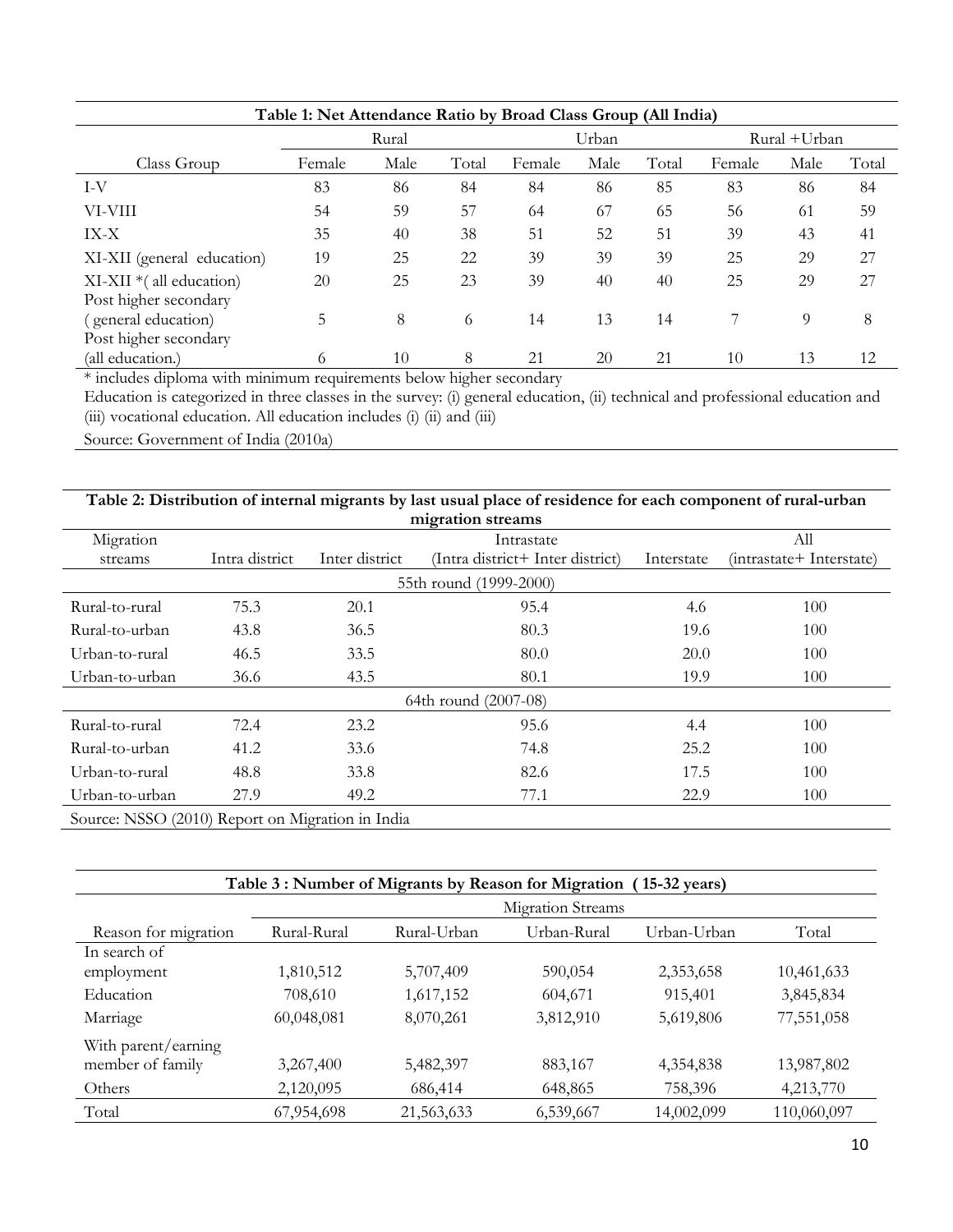|                                             | Literacy rate (%) |       |         |  |  |  |  |  |
|---------------------------------------------|-------------------|-------|---------|--|--|--|--|--|
| India/State/UT                              | Persons           | Males | Females |  |  |  |  |  |
| <b>INDIA</b>                                | 74.04             | 82.14 | 65.46   |  |  |  |  |  |
| Jammu & Kashmir                             | 68.74             | 78.26 | 58.01   |  |  |  |  |  |
| Himachal Pradesh                            | 83.78             | 90.83 | 76.6    |  |  |  |  |  |
| Punjab                                      | 76.68             | 81.48 | 71.34   |  |  |  |  |  |
| Chandigarh #                                | 86.43             | 90.54 | 81.38   |  |  |  |  |  |
| Uttarakhand                                 | 79.63             | 88.33 | 70.7    |  |  |  |  |  |
| Haryana                                     | 76.64             | 85.38 | 66.77   |  |  |  |  |  |
| NCT of Delhi#                               | 86.34             | 91.03 | 80.93   |  |  |  |  |  |
| Rajasthan                                   | 67.06             | 80.51 | 52.66   |  |  |  |  |  |
| Uttar Pradesh                               | 69.72             | 79.24 | 59.26   |  |  |  |  |  |
| Bihar                                       | 63.82             | 73.39 | 53.33   |  |  |  |  |  |
| Sikkim                                      | 82.2              | 87.29 | 76.43   |  |  |  |  |  |
| Arunachal Pradesh                           | 66.95             | 73.69 | 59.57   |  |  |  |  |  |
| Nagaland                                    | 80.11             | 83.29 | 76.69   |  |  |  |  |  |
| Manipur                                     | 79.85             | 86.49 | 73.17   |  |  |  |  |  |
| Mizoram                                     | 91.58             | 93.72 | 89.4    |  |  |  |  |  |
| Tripura                                     | 87.75             | 92.18 | 83.15   |  |  |  |  |  |
| Meghalaya                                   | 75.48             | 77.17 | 73.78   |  |  |  |  |  |
| Assam                                       | 73.18             | 78.81 | 67.27   |  |  |  |  |  |
| West Bengal                                 | 77.08             | 82.67 | 71.16   |  |  |  |  |  |
| Jharkhand                                   | 67.63             | 78.45 | 56.21   |  |  |  |  |  |
| Orissa                                      | 73.45             | 82.4  | 64.36   |  |  |  |  |  |
| Chhattisgarh                                | 71.04             | 81.45 | 60.59   |  |  |  |  |  |
| Madhya Pradesh                              | 70.63             | 80.53 | 60.02   |  |  |  |  |  |
| Gujarat                                     | 79.31             | 87.23 | 70.73   |  |  |  |  |  |
| Daman & Diu #                               | 87.07             | 91.48 | 79.59   |  |  |  |  |  |
| Dadra & Nagar Haveli#                       | 77.65             | 86.46 | 65.93   |  |  |  |  |  |
| Maharashtra                                 | 82.91             | 89.82 | 75.48   |  |  |  |  |  |
| Andhra Pradesh                              | 67.66             | 75.56 | 59.74   |  |  |  |  |  |
| Karnataka                                   | 75.6              | 82.85 | 68.13   |  |  |  |  |  |
| Goa                                         | 87.4              | 92.81 | 81.84   |  |  |  |  |  |
| Lakshadweep #                               | 92.28             | 96.11 | 88.25   |  |  |  |  |  |
| Kerala                                      | 93.91             | 96.02 | 91.98   |  |  |  |  |  |
| Tamil Nadu                                  | 80.33             | 86.81 | 73.86   |  |  |  |  |  |
| Pondicherry#                                | 86.55             | 92.12 | 81.22   |  |  |  |  |  |
| Andaman & Nicobar Islands #                 | 86.27             | 90.11 | 81.84   |  |  |  |  |  |
| # denotes UT, Source: Census of India, 2011 |                   |       |         |  |  |  |  |  |

**Table 4: Literacy rates in Indian state/union territories by gender: Census of India, 2011**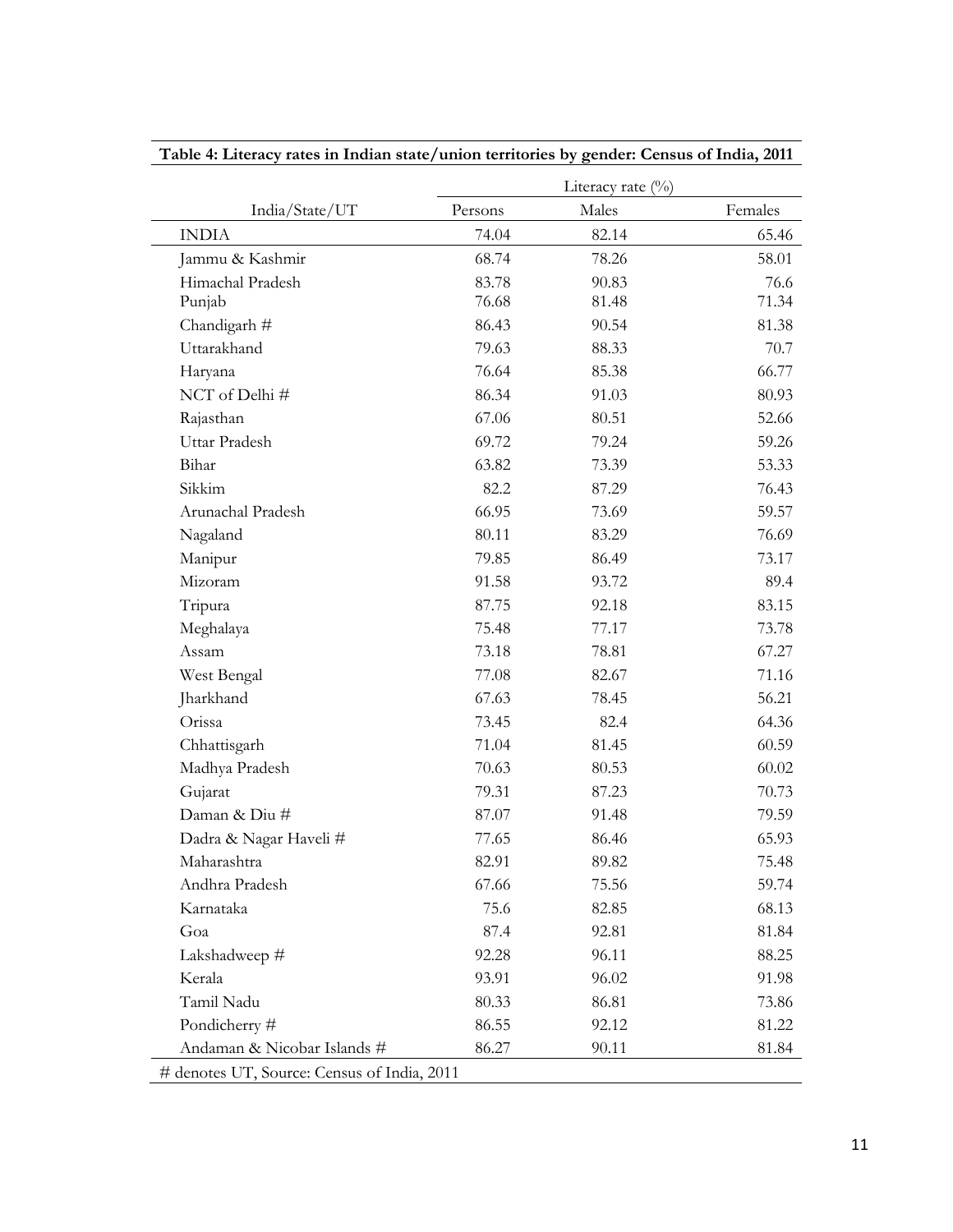| Table 5: Migration for Education by Current and Last Usual Place of Residence (15-32) |                |                               |                |                |          |                |                  |                |           |  |
|---------------------------------------------------------------------------------------|----------------|-------------------------------|----------------|----------------|----------|----------------|------------------|----------------|-----------|--|
|                                                                                       |                | Last Usual Place of Residence |                |                |          |                |                  |                |           |  |
|                                                                                       |                | Same District                 |                | Other District |          | Same State     |                  | Other State    |           |  |
| <b>Current Place of Residence</b>                                                     | Rural          | Urban                         | Rural          | Urban          | Rural    | Urban          | Rural            | urban          | Total     |  |
| (State)                                                                               | $\mathbf{1}$   | $\overline{c}$                | $\mathfrak{Z}$ | $\overline{4}$ | $5(1+3)$ | $6(2+4)$       | $\overline{7}$   | $8\,$          | $5+6+7+8$ |  |
| Jammu & Kashmir                                                                       | 32             | $\overline{0}$                | 53.9           | 0.7            | 85.9     | 0.7            | 13.4             | $\overline{0}$ | 100       |  |
| Himachal Pradesh                                                                      | 38.6           | 14.5                          | 19.9           | 8.5            | 58.5     | 23             | $\boldsymbol{0}$ | 18.5           | 100       |  |
| Punjab                                                                                | 14.3           | 3.1                           | 12.4           | 70.3           | 26.7     | 73.4           | $\overline{0}$   | $\overline{0}$ | 100       |  |
| Uttaranchal                                                                           | 44             | 3.2                           | 3.9            | 7.3            | 47.9     | 10.5           | 27.5             | 14.1           | 100       |  |
| Haryana                                                                               | 21.8           | $\theta$                      | 13.8           | 2.7            | 35.6     | 2.7            | 54.8             | 6.9            | 100       |  |
| Delhi                                                                                 | $\overline{0}$ | $\overline{0}$                | 2.3            | $\overline{0}$ | 2.3      | $\overline{0}$ | 66               | 31.7           | 100       |  |
| Rajasthan                                                                             | 61.1           | 2.6                           | 21.8           | 7.8            | 82.9     | 10.4           | 1.5              | 5.2            | 100       |  |
| Uttar Pradesh                                                                         | 27.7           | 0.8                           | 17.4           | 47.3           | 45.1     | 48.1           | 2.8              | 4.1            | 100       |  |
| Bihar                                                                                 | 56.6           | $\overline{0}$                | 25.3           | 14.8           | 81.9     | 14.8           | $\theta$         | 3.2            | 100       |  |
| <b>NE</b> States                                                                      | 14.6           | 11.5                          | 34.4           | 24.9           | 49       | 36.4           | 0.8              | 13.9           | 100       |  |
| Assam                                                                                 | 26.2           | $\mathbf{1}$                  | 55.7           | 16.3           | 81.9     | 17.3           | $\theta$         | 0.8            | 100       |  |
| West Bengal                                                                           | 26.9           | 0.5                           | 34.2           | 26.4           | 61.1     | 26.9           | 2.1              | 10             | 100       |  |
| Jharkhand                                                                             | 59.3           | 1.6                           | 20.3           | 3.1            | 79.6     | 4.7            | 12.2             | 3.4            | 100       |  |
| Orissa                                                                                | 26.6           | 18.5                          | 16.6           | 32.6           | 43.2     | 51.1           | 1.2              | 4.4            | 100       |  |
| Chattisgarh                                                                           | 81.9           | $\theta$                      | 17.7           | 0.4            | 99.6     | 0.4            | $\theta$         | $\overline{0}$ | 100       |  |
| Madhya Pradesh                                                                        | 45.5           | 4.7                           | 21.3           | 25.5           | 66.8     | 30.2           | 2.1              | $\mathbf{1}$   | 100       |  |
| Gujarat                                                                               | 65.7           | 9.1                           | 9.3            | 12.4           | 75       | 21.5           | 0.5              | 3              | 100       |  |
| UTs except Delhi                                                                      | 2.7            | 0.5                           | 2.5            | 1.2            | 5.2      | 1.7            | 34.4             | 58.7           | 100       |  |
| Maharashtra                                                                           | 38.6           | 4.5                           | 26.9           | 13.8           | 65.5     | 18.3           | 5.6              | 10.5           | 100       |  |
| Andhra Pradesh                                                                        | 48             | 6.7                           | 23.6           | 14.7           | 71.6     | 21.4           | 3                | 3.9            | 100       |  |
| Karnataka                                                                             | 14.5           | 0.9                           | 7.9            | 45.2           | 22.4     | 46.1           | 5.2              | 26.4           | 100       |  |
| Goa                                                                                   | 24.5           | 75.2                          | $\overline{0}$ | 0.3            | 24.5     | 75.5           | $\overline{0}$   | $\overline{0}$ | 100       |  |
| Kerala                                                                                | 20.3           | 7.5                           | 50.9           | 21.3           | 71.2     | 28.8           | $\overline{0}$   | 0.1            | 100       |  |
| Tamil Nadu                                                                            | 21.7           | 1.1                           | 30.6           | 28.6           | 52.3     | 29.7           | 1.7              | 16.3           | 100       |  |
| Total                                                                                 | 34.1           | 3.9                           | 20.5           | 24.6           | 54.6     | 28.5           | 5.9              | 11             | 100       |  |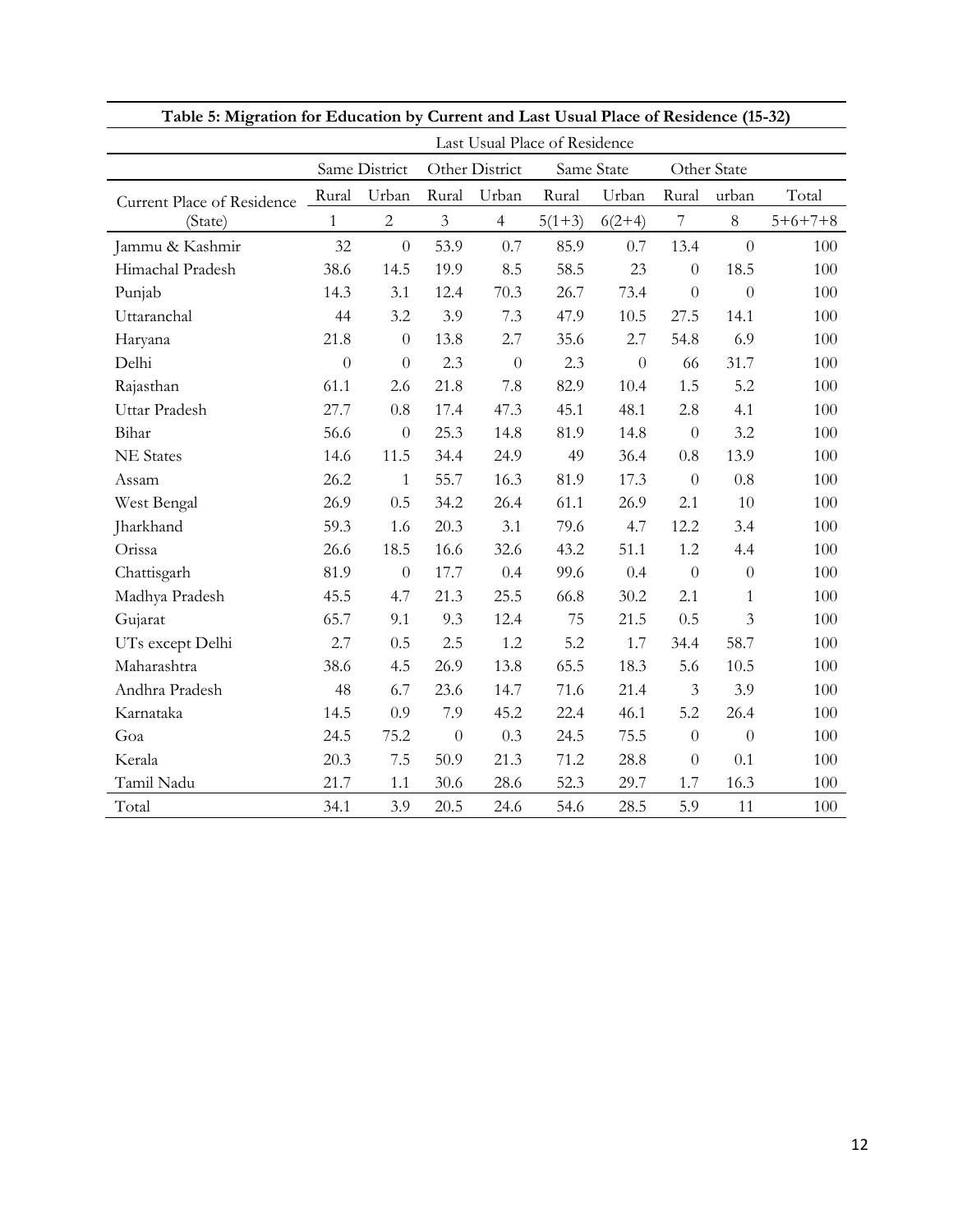|                                |                |                         |                    | <b>Education</b> level |                                |                       |                |
|--------------------------------|----------------|-------------------------|--------------------|------------------------|--------------------------------|-----------------------|----------------|
| Destination<br><b>States</b>   | Illiterate     | <b>Below</b><br>Primary | Primary/<br>Middle | Secondary              | Higher<br>Secondary<br>Diploma | Graduate<br>and above | Total          |
| Jammu &<br>Kashmir<br>Himachal | 0.3            | $\overline{0}$          | 0.3                | 0.1                    | 0.2                            | 0.1                   | 0.2            |
| Pradesh                        | 0.9            | 0.5                     | 0.8                | 0.3                    | 0.4                            | 0.6                   | 0.6            |
| Punjab                         | 7.8            | 10                      | 5.6                | 4.2                    | 3.9                            | 3.9                   | 5.7            |
| Uttaranchal                    | 3.6            | 2.3                     | 2.7                | 2.8                    | 2.3                            | 2.4                   | 2.8            |
| Haryana                        | $\overline{7}$ | 5.9                     | 6                  | 7.4                    | 5.5                            | 5.4                   | 6.3            |
| Delhi                          | 14.1           | 10.8                    | 17.1               | 19.4                   | 14.8                           | 15.8                  | 16             |
| Rajasthan                      | 9.3            | 7.4                     | 4.3                | $\mathfrak{Z}$         | 5.2                            | $\mathfrak{Z}$        | 5.3            |
| Uttar Pradesh                  | 13             | 11.5                    | 4.9                | 7.9                    | 6.3                            | 11.1                  | 8.4            |
| Bihar                          | 2.7            | 3.1                     | 1.1                | 1.6                    | 1.1                            | 1.1                   | 1.6            |
| <b>NE</b> States               | 0.4            | 0.8                     | 0.7                | 0.3                    | 0.3                            | 0.4                   | 0.5            |
| Assam                          | 0.2            | 0.2                     | 0.3                | 0.3                    | $\overline{0}$                 | 0.1                   | $0.2\,$        |
| West Bengal                    | 6.1            | 3.6                     | 3.8                | $\overline{3}$         | 0.8                            | 3.9                   | 3.8            |
| Jharkhand                      | 0.6            | 1.9                     | 0.8                | 0.9                    | 0.3                            | 0.7                   | $0.8\,$        |
| Orissa                         | 1.1            | 2.4                     | 1.2                | $\mathbf{1}$           | 1.5                            | $\mathbf{1}$          | $1.2\,$        |
| Chattisgarh<br>Madhya          | 1.5            | 1.3                     | 1.8                | 0.7                    | 1.5                            | 0.6                   | 1.4            |
| Pradesh                        | 4.4            | 5.4                     | 3.1                | 2.1                    | 2.4                            | 2.4                   | 3.2            |
| Gujarat<br>UTs except          | 5.2            | 9.9                     | 11.5               | 7.9                    | 4.9                            | $\overline{4}$        | 7.8            |
| Delhi                          | 1.8            | 1.8                     | 1.7                | 2.9                    | 4.7                            | 3.5                   | 2.5            |
| Maharashtra<br>Andhra          | 12.6           | 11.8                    | 19.5               | 19.5                   | 16.9                           | 14.7                  | 16.6           |
| Pradesh                        | 2.8            | $\overline{3}$          | 2.7                | 3.4                    | 3.3                            | $\overline{3}$        | $\overline{3}$ |
| Karnataka                      | 3.1            | 2.7                     | 5                  | 5.7                    | 14.9                           | 14.1                  | 6.9            |
| Goa                            | 0.2            | 1.4                     | 0.5                | 0.9                    | $\mathbf{1}$                   | 1.5                   | 0.8            |
| Kerala                         | 0.4            | 0.6                     | 1.8                | 1.3                    | 2.3                            | $\overline{2}$        | 1.4            |
| Tamil Nadu                     | 1.1            | 1.6                     | 3                  | 3.3                    | 5.3                            | 4.6                   | 3.1            |
| Total                          | 100            | 100                     | 100                | 100                    | 100                            | 100                   | 100            |

# **Table 6: Share of migrant population by states and educational attainment in last 10 years (Age group 15-32 years)**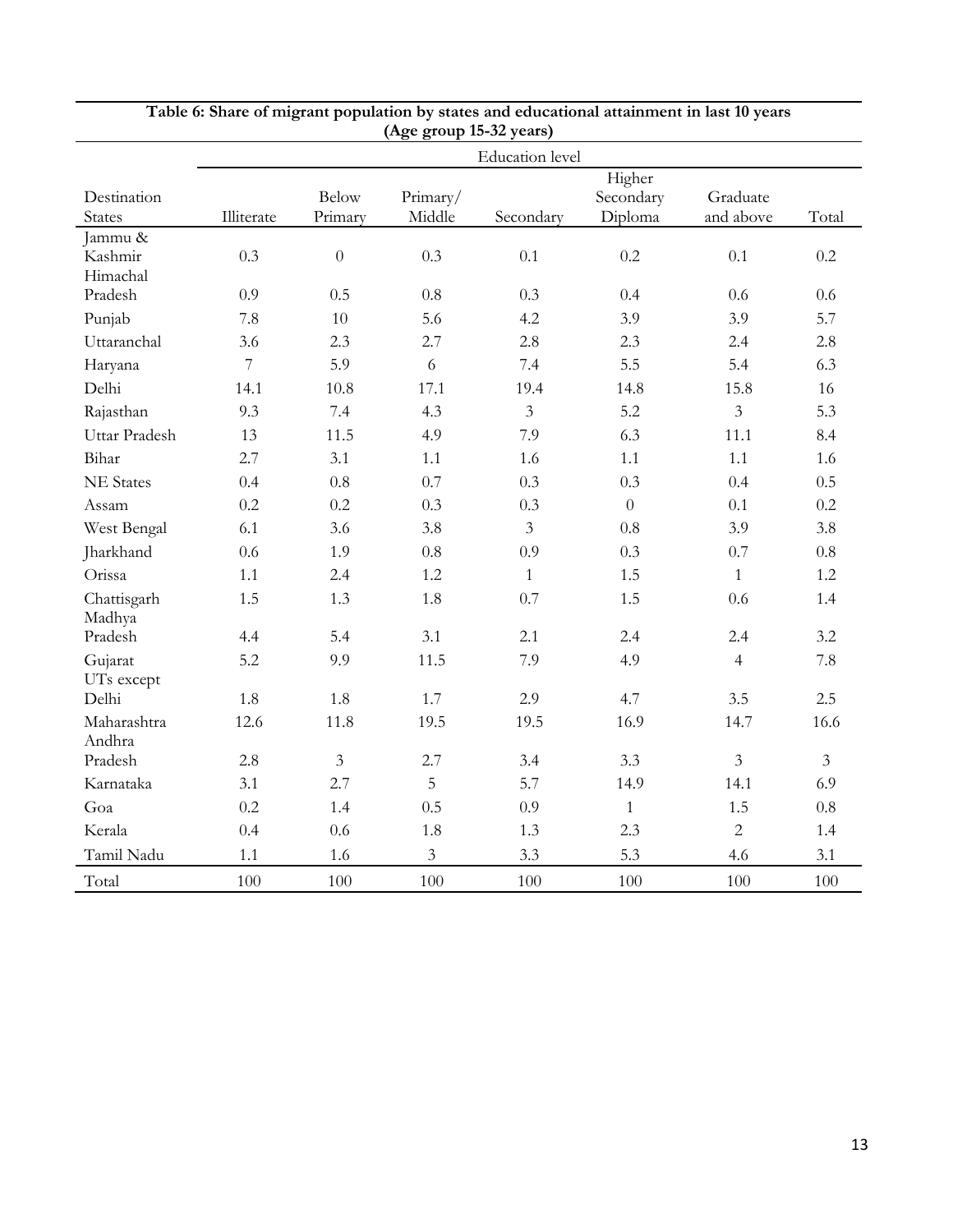| Last Usual Place of Residence |              |                |                  |                |          |                |                |             |           |  |
|-------------------------------|--------------|----------------|------------------|----------------|----------|----------------|----------------|-------------|-----------|--|
|                               |              | Same District  |                  | Other District |          | Same State     |                | Other State |           |  |
|                               | Rural        | Urban          | Rural            | Urban          | Rural    | Urban          | Rural          | urban       | Total     |  |
| State                         | $\mathbf{1}$ | $\overline{2}$ | $\mathfrak{Z}$   | $\overline{4}$ | $5(1+3)$ | $6(2+4)$       | $\overline{7}$ | 8           | $5+6+7+8$ |  |
| Jammu & Kashmir               | 11.7         | 20.8           | 15.8             | 17.2           | 27.5     | 38             | 28.8           | 5.8         | 100       |  |
| Himachal Pradesh              | 30.5         | 8.2            | 18.2             | 6.9            | 48.7     | 15.1           | 21.7           | 14.5        | 100       |  |
| Punjab                        | 6.1          | 0.9            | 5.8              | 3.4            | 11.9     | 4.3            | 75.1           | 8.6         | 100       |  |
| Uttaranchal                   | 11.5         | 3.6            | 9.6              | 8.9            | 21.1     | 12.5           | 46.8           | 19.7        | 100       |  |
| Haryana                       | 4.1          | 3.5            | 12.2             | 3.3            | 16.3     | 6.8            | 56.3           | 20.5        | 100       |  |
| Delhi                         | 0.6          | $\mathbf{1}$   | 0.9              | 2.9            | 1.5      | 3.9            | 73             | 21.6        | 100       |  |
| Rajasthan                     | 43.3         | 3.4            | 19.3             | 9.1            | 62.6     | 12.5           | 16.1           | 8.8         | 100       |  |
| Uttar Pradesh                 | 12.6         | 6.7            | 34.6             | 18.6           | 47.2     | 25.3           | 15.5           | 12          | 100       |  |
| Bihar                         | 33.6         | $\overline{4}$ | 34.8             | 7.6            | 68.4     | 11.6           | 8.5            | 11.5        | 100       |  |
| <b>NE</b> States              | 26.2         | 7.3            | 15.2             | 13.4           | 41.4     | 20.7           | 28.8           | 9.1         | 100       |  |
| Assam                         | 29.4         | 2.3            | 42.1             | 14.6           | 71.5     | 16.9           | 9              | 2.7         | 100       |  |
| West Bengal                   | 20.5         | 4.8            | 19.4             | 12.1           | 39.9     | 16.9           | 32.3           | 10.8        | 100       |  |
| Jharkhand                     | 33.9         | 1.4            | 47.1             | 5.1            | 81       | 6.5            | 2.5            | 10          | 100       |  |
| Orissa                        | 30.4         | 4.9            | 40.5             | 8              | 70.9     | 12.9           | 10.4           | 5.8         | 100       |  |
| Chattisgarh                   | 38.4         | 2.7            | 14.4             | 12.2           | 52.8     | 14.9           | 13.5           | 18.8        | 100       |  |
| Madhya Pradesh                | 24.7         | 13.5           | 24.9             | 12.5           | 49.6     | 26             | 17.5           | 6.8         | 100       |  |
| Gujarat                       | 13.8         | 3.5            | 9.3              | 7.2            | 23.1     | 10.7           | 61.3           | 4.8         | 100       |  |
| UTs except Delhi              | 5.3          | 2.1            | 1.3              | 0.9            | 6.6      | 3              | 68.3           | 22.1        | 100       |  |
| Maharashtra                   | 11.3         | 4.4            | 19.8             | 14.6           | 31.1     | 19             | 42.3           | 7.6         | 100       |  |
| Andhra Pradesh                | 37           | 3.4            | 28.5             | 20.2           | 65.5     | 23.6           | 5              | 5.9         | 100       |  |
| Karnataka                     | 11.4         | 2.2            | 26.2             | 23             | 37.6     | 25.2           | 18.3           | 18.9        | 100       |  |
| Goa                           | 3.4          | 0.4            | $\boldsymbol{0}$ | 1.6            | 3.4      | $\overline{2}$ | 53             | 41.6        | 100       |  |
| Kerala                        | 22.4         | $\overline{c}$ | 40.2             | 14.5           | 62.6     | 16.5           | 15.1           | 5.9         | 100       |  |
| Tamil Nadu                    | 14.8         | 9.5            | 29.2             | 27.5           | 44       | 37             | 10.6           | 8.5         | 100       |  |
| Total                         | 17.1         | 4.1            | 19.9             | 13.3           | 37       | 17.4           | 34.9           | 10.7        | 100       |  |

**Table 7: Migration for employment by current state and location of last usual place of residence (Age group 15-32 years)**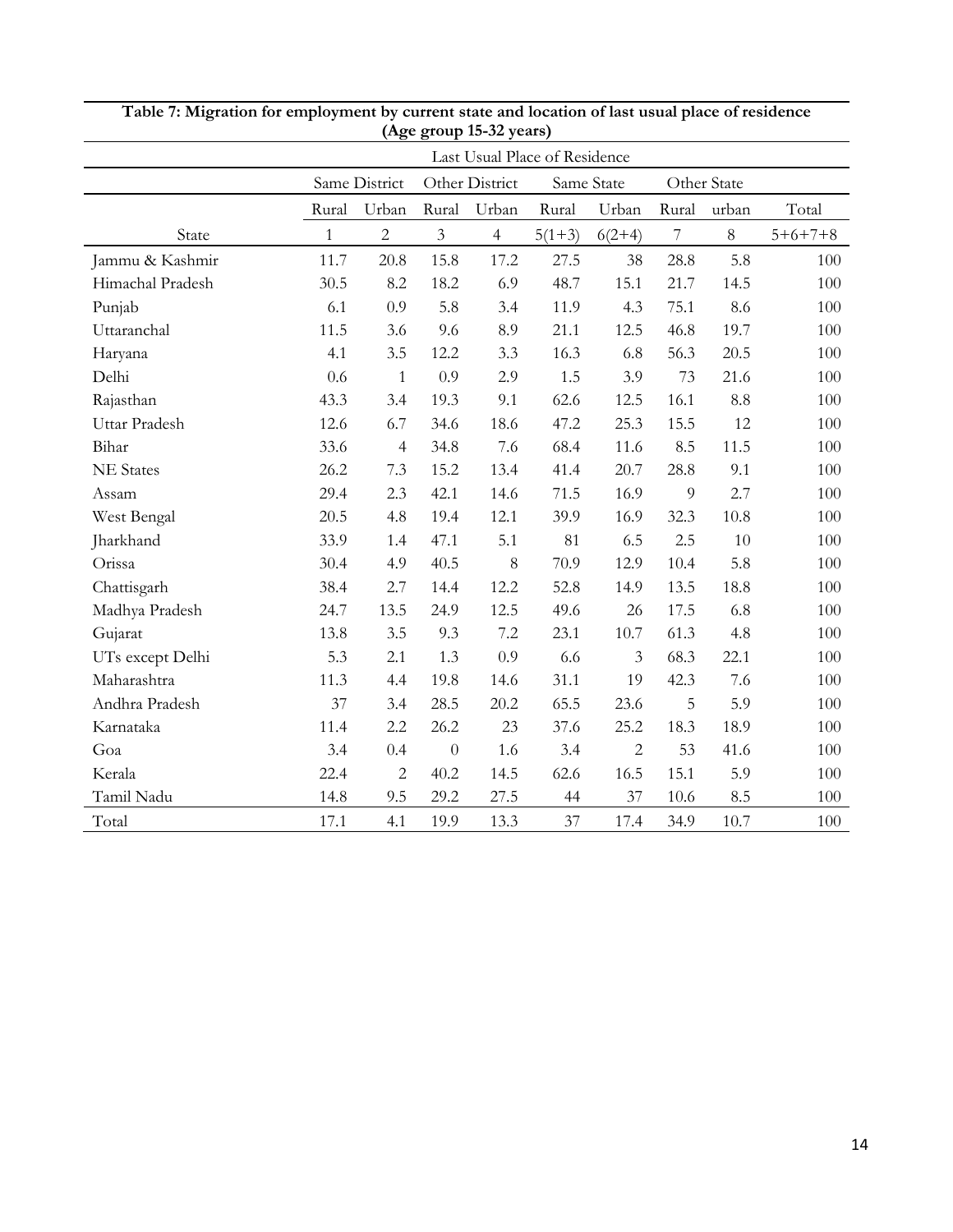|         | UPAS at Destination for only those who are Part of Work Force |      |      |      |      |       |      |  |  |  |
|---------|---------------------------------------------------------------|------|------|------|------|-------|------|--|--|--|
| UPAS at |                                                               |      |      |      |      |       |      |  |  |  |
| Origin  | 11                                                            | 12   | 21   | 31   | 41   | 51    | 81   |  |  |  |
| 11      | 2.71                                                          | 0.07 | 0.24 | 0.79 | 0.00 | 0.27  | 0.05 |  |  |  |
| 12      | 0.03                                                          | 0.06 | 0.00 | 0.04 | 0.00 | 0.00  | 0.00 |  |  |  |
| 21      | 1.11                                                          | 0.07 | 7.79 | 1.57 | 0.00 | 1.93  | 0.01 |  |  |  |
| 31      | 0.48                                                          | 0.08 | 0.15 | 5.35 | 0.00 | 0.19  | 0.22 |  |  |  |
| 41      | 0.00                                                          | 0.00 | 0.00 | 0.00 | 0.07 | 0.00  | 0.00 |  |  |  |
| 51      | 1.40                                                          | 0.03 | 2.26 | 2.87 | 0.05 | 15.29 | 0.13 |  |  |  |
| 81      | 1.12                                                          | 0.05 | 0.19 | 4.50 | 0.06 | 1.28  | 0.97 |  |  |  |
| 91      | 1.94                                                          | 0.20 | 1.99 | 5.88 | 0.00 | 1.67  | 1.51 |  |  |  |
| 92      | 2.36                                                          | 0.07 | 8.19 | 2.32 | 0.04 | 7.21  | 0.28 |  |  |  |
| 93      | 0.90                                                          | 0.02 | 3.41 | 0.53 | 0.01 | 3.72  | 0.07 |  |  |  |
| 94      | 0.00                                                          | 0.00 | 0.00 | 0.00 | 0.00 | 0.00  | 0.00 |  |  |  |
| 95      | 0.00                                                          | 0.00 | 0.01 | 0.00 | 0.00 | 0.00  | 0.00 |  |  |  |
| 97      | 0.73                                                          | 0.03 | 0.54 | 1.41 | 0.01 | 1.04  | 0.42 |  |  |  |

**Table 8 : Transition Matrix before and after Migration based on Usual Principal Activity Status (UPAS) (age group 15-32)**

Notes: worked in h.h. enterprise (self-employed): own account worker -11, employer-12, worked as helper in h.h. enterprise (unpaid family worker) -21; worked as regular salaried/ wage employee -31, worked as casual wage labour: in public works -41, in other types of work -51; did not work but was seeking and/or available for work -81, attended educational institution -91, attended domestic duties only -92, attended domestic duties and was also engaged in free collection of goods (vegetables, roots, firewood, cattle feed, etc.), sewing, tailoring, weaving, etc. for household use -93, rentiers, pensioners , remittance recipients, etc. -94, not able to work due to disability -95, others (including begging, prostitution, etc.) -97

| Table 9: Transition across Broad industry groups after migration (age group 15-32) |               |              |        |           |          |  |  |  |  |  |
|------------------------------------------------------------------------------------|---------------|--------------|--------|-----------|----------|--|--|--|--|--|
|                                                                                    |               |              | Trade  |           |          |  |  |  |  |  |
| Agriculture                                                                        |               |              | and    |           | Other    |  |  |  |  |  |
| and mining                                                                         | Manufacturing | Construction | Hotels | Transport | Services |  |  |  |  |  |
| 50.9                                                                               | 7.3           | 2.7          | 2.7    | 1.6       | 2.0      |  |  |  |  |  |
| 0.7                                                                                | 8.0           | 0.2          | 0.4    | 0.2       | 0.3      |  |  |  |  |  |
| 0.8                                                                                | 0.7           | 3.7          | 0.2    | 0.3       | 0.1      |  |  |  |  |  |
| 0.3                                                                                | 0.7           | 0.1          | 5.1    | 0.1       | 0.5      |  |  |  |  |  |
| 0.1                                                                                | 0.2           | 0.0          | 0.1    | 2.1       | 0.1      |  |  |  |  |  |
| 0.2                                                                                | 0.2           | 0.1          | 0.1    | 0.1       | 6.9      |  |  |  |  |  |
|                                                                                    |               |              |        |           |          |  |  |  |  |  |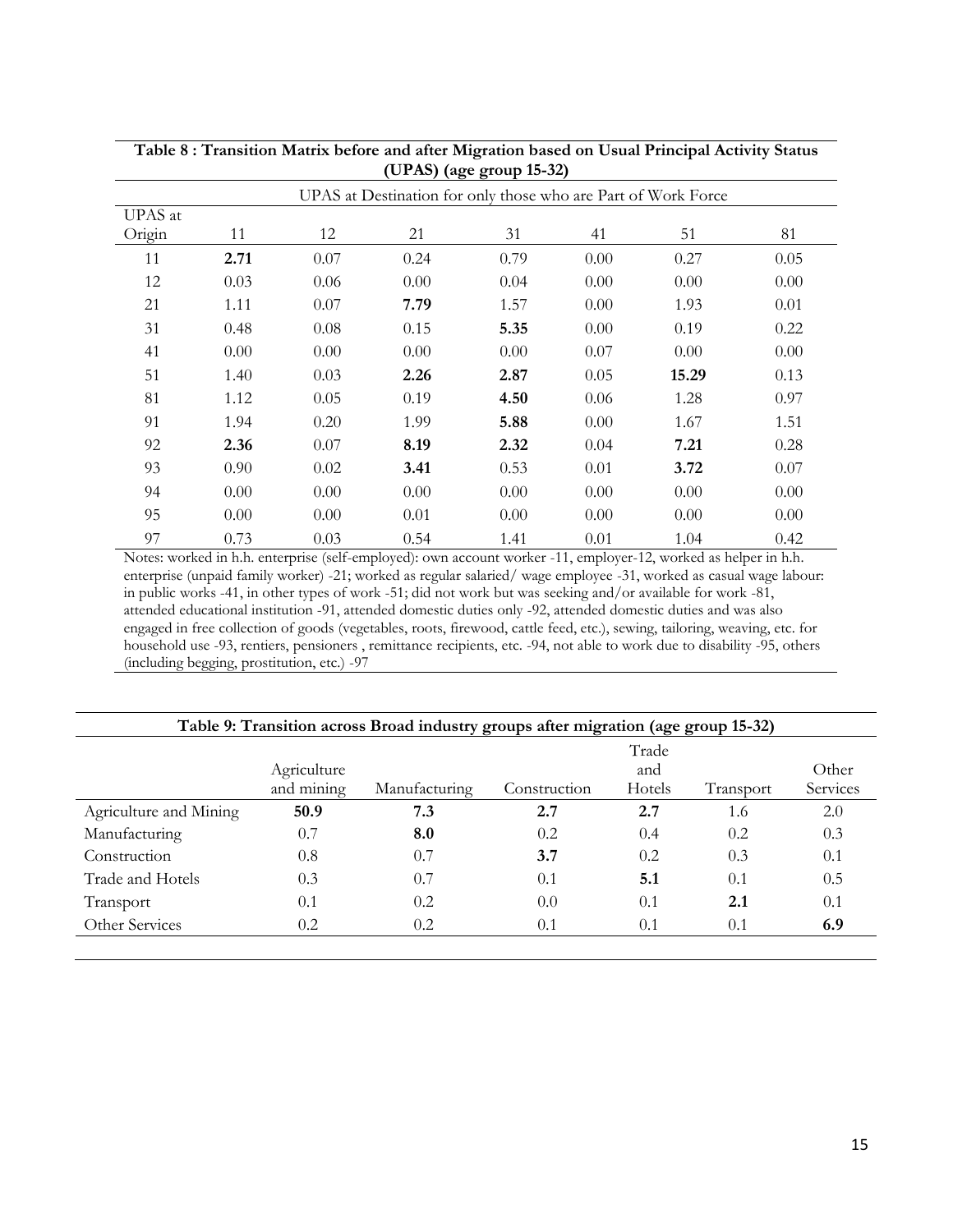

**Figure 1: Age Specific Attendance Ratio in Rural and Urban India in 1995-96 and 2007-08**

Source: Government of India 2010a



**Figure 2: Proportion of Migrants by Age Group and Gender**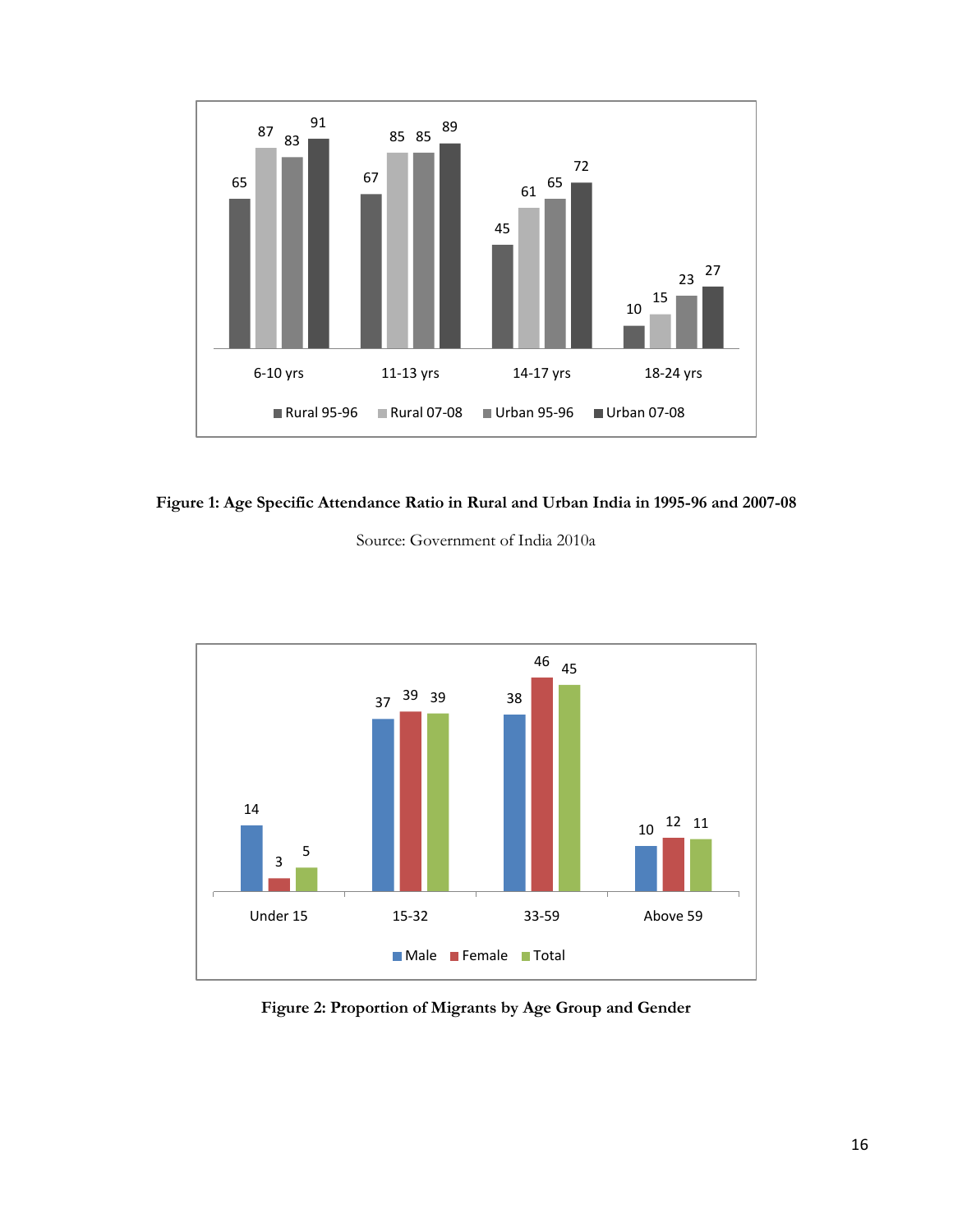

**Figure 3: Inter-State Migration for Education**



**Figure 4: Estimates of Employment Elasticity**